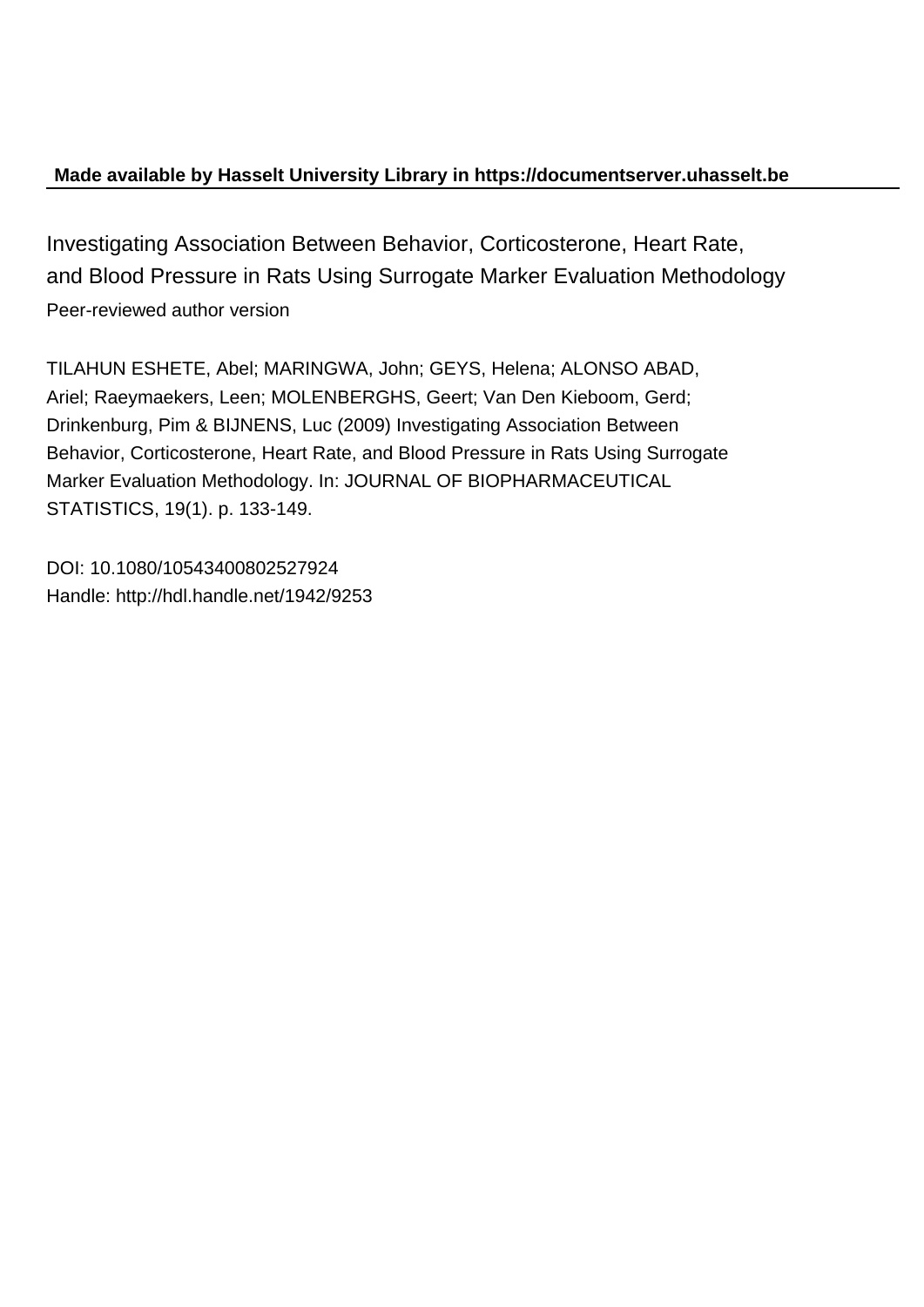# Investigating Association Between Behavior, Corticosterone, Heart Rate, and Blood Pressure in Rats Using Surrogate Marker Evaluation Methodology

# Abel Tilahun<sup>1</sup>, John T. Maringwa<sup>1</sup>, Helena Geys<sup>2</sup>, Ariel Alonso<sup>1</sup>, Leen Raeymaekers<sup>2</sup>, Geert Molenberghs<sup>1</sup>, Gerd Van Den Kieboom<sup>2</sup>, Pim Drinkenburg<sup>2</sup>, Luc Bijnens<sup>2</sup>

<sup>1</sup>Center for Statistics, Hasselt University, Diepenbeek, Belgium

 $^{\rm 2}$  Johnson and Johnson Pharmaceutical Research and Development, a division of Janssen Pharmaceutica, Beerse, Belgium

#### Abstract

The drug development process involves identifying a compound and assessing its merit through rigorous pre-clinical and clinical trials. The pre-clinical stage is designed to assess the chemical properties of the new drug, as well as to determine the steps for synthesis and purification. In this stage of drug development, circumstances might dictate the use of alternative endpoints than the originally anticipated clinically relevant endpoint. In this regard, identification and evaluation of surrogate endpoints is of paramount importance. The validation methods enable to quantify degrees of association between the clinically relevant endpoint, also termed the true endpoint, and the alternative, surrogate endpoint. In this paper, we adapt the surrogate marker evaluation methodology of Alonso et al. (2003, 2006), developed for the case of two longitudinal outcomes, to the situation where either a longitudinal surrogate and cross sectional true endpoint is recorded, or vice versa. The work is motivated by a preclinical experiment conducted to asses association between Corticosterone (CORT), heart rate, and blood pressure in rats, the data from which are then subjected to analysis. It was found that there is a weak relationship between CORT and behavior, and between CORT on the one hand and heart rate and blood pressure on the other hand, but a reasonably high degree of association was registered between heart rate and behavior.

Some Key Words: fractional polynomial;  $R_{\Lambda}^2$ ; spline; surrogate endpoint, true endpoint; variance reduction factor.

# 1 Introduction

The first step in the process of drug development is identifying promising compounds. Once a compound has been isolated for further scrutiny, it enters a rigorous testing and evaluation stage, the so-called pre-clinical phase. This stage is designed to assess the chemical properties of the new drug as well as to determine the steps for synthesis and purification. In this stage, the toxicological and pharmacological effects of the drug are evaluated through in-vitro and in-vivo animal testing. There might be a variety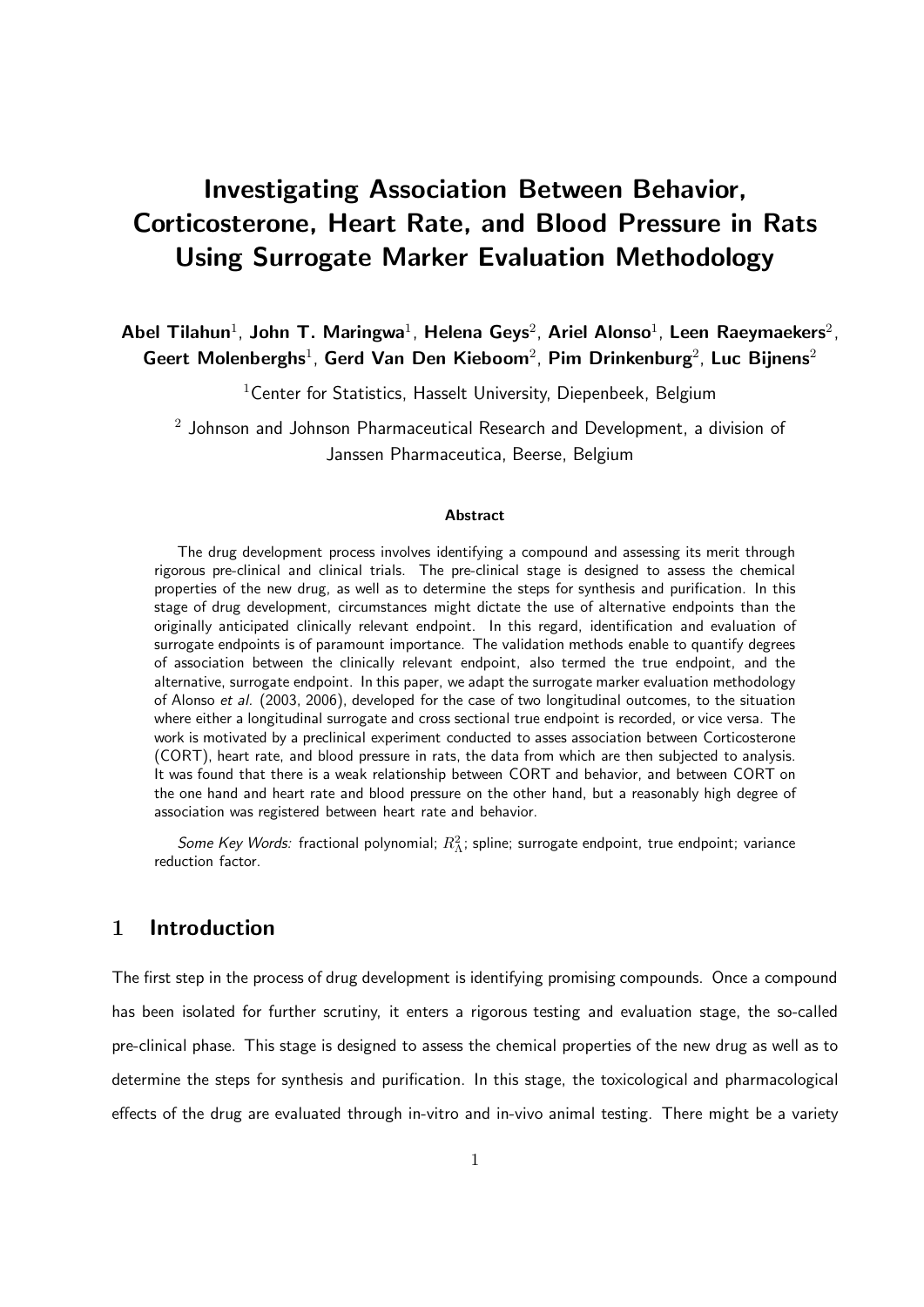of reasons hindering undertaking these tests directly on the clinically relevant outcome, even when the studies involve animals, necessitating the use of biomarkers.

Several challenges are encountered in the identification of biomarkers, including: understanding the role of a specific biomarker to a clinically relevant problem; developing either an indirect or a direct readout of physiologic state; determining the comparable pathways between animal models and humans; and finally embedding the biomarker into a robust assay and subsequent validation and approval of the assay in clinical applications (Pien et al., 2005). Several attempts, from both a biological and a statistical angle, have been made to circumvent these challenges (Burzykowski, Molenberghs, and Buyse, 2005). Focusing on the statistical problem of identifying and validating a biomarker, statistical expertise, in particular paradigms designed to validate surrogate markers, might be handy tools to quantify the degree of association between the biomarker and the clinically relevant outcome.

In surrogate marker evaluation, two possible sources of evidence can be sought to validate a biomarker. The first is situated at the individual patient level and is concerned with the biological pathway from the surrogate to the true endpoint. The second possible source of evidence comes from the trial level, and quantifies the association between the treatment effects on the marker and clinical endpoint (Burzykowski, Molenberghs, and Buyse, 2005). The purpose of this paper is to adapt existing surrogate marker validation methodology to quantifying the degree of association between behavior, as measured by alertness, corticosterone levels, and telemetry measures such as heart rate and blood pressure of rats, with emphasis given to the prediction of one of the outcomes given the other in a single trial setting. Note that, if there is an interest in the trial-level surrogacy, there is then need for repetition of the experiment, for example at different centers and/or by different investigators, or even through the conduct of a sequence of altogether different trials.

The rest of this paper is organized as follows. The motivating study is introduced in Section 2, followed by a description of flexible models for longitudinal data in Section 3. A review of the basic, single-trial approaches for continuous outcomes is offered in Section 4.1. Section 4.2 studies the so-called variance reduction factor  $(VRF)$  approach for combined longitudinal and cross-sectional endpoints. Section 4.3 is concerned with the so-called likelihood reduction factor  $(R_\Lambda^2)$  approach. Section 5 is dedicated to the case study's analysis.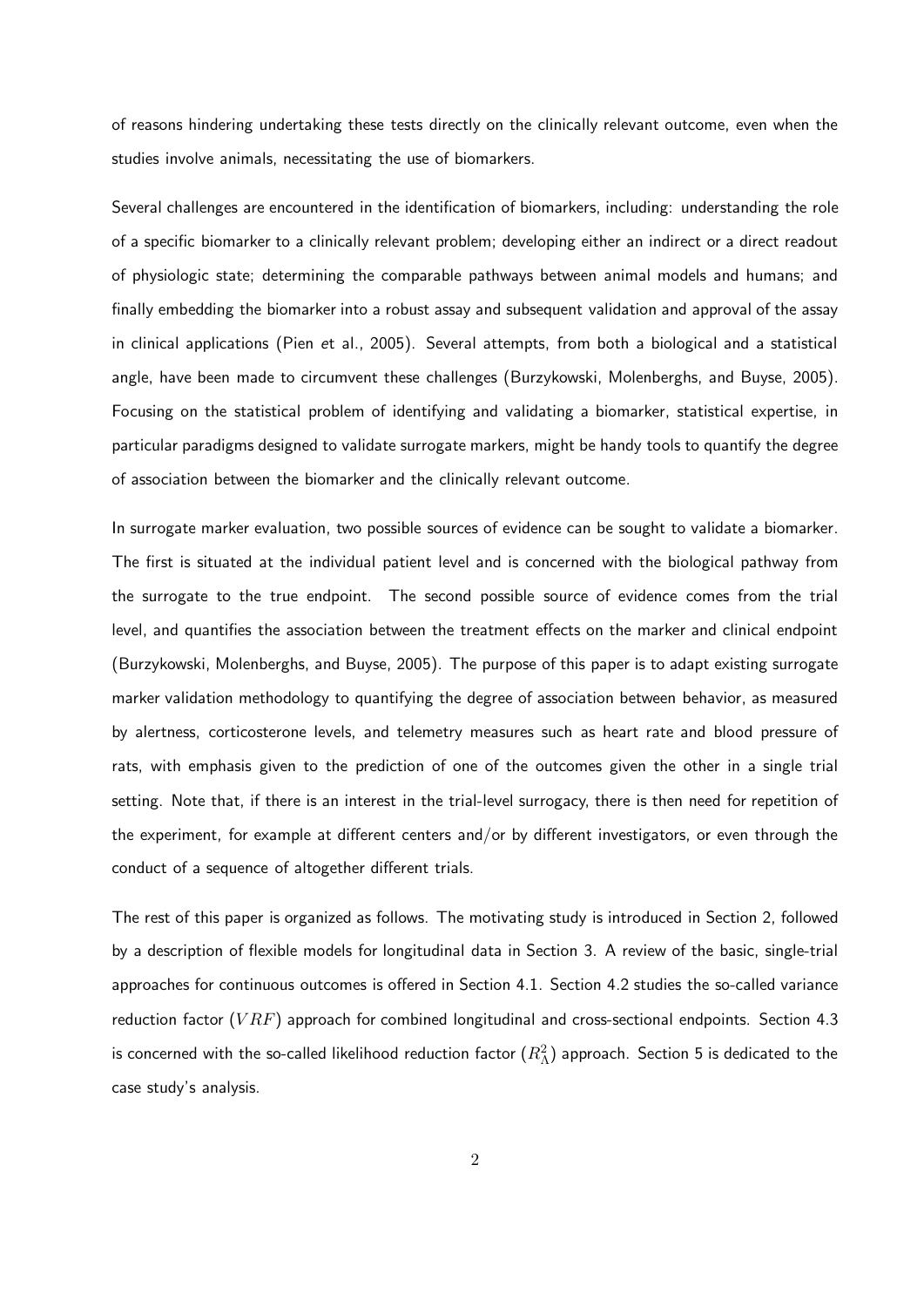# 2 Motivating Case Study

The data come from a preclinical rat experiment on a compound under development for stress-related disorders. The objective of the experiment was to identify the effect of the compound on stress hormones and a series of physiological variables. In the experiment, stress is induced by forcing a rat to swim for 15 minutes in a bath of 20 cm high lukewarm water of 25 degrees Celsius, according to a protocol as described by De Groote and Linthorst (2007). The experiment was designed according to a latin square crossover design with 4 periods and 4 treatment groups (vehicle without stress, vehicle with stress, compound without stress, compound with stress). Forty-five minutes after randomization, the rats were injected with either a vehicle or the compound under consideration. Ten minutes later, half of the rats injected with the vehicle and half of the rats injected with the compound, were subjected to so-called "swim stress", also depending on group membership. For all eight animals, measurements were analyzed in order to quantify their stress level. Telemetry measurements (such as heart rate and blood pressure) were recorded continuously and averaged every 5 minutes. Seventeen blood samples were taken in a fully automated way, leaving the animals completely undisturbed and following a well-defined scheme to sample blood plasma from which corticosterone (CORT) was later extracted and quantified . And finally, rats were also screened for their behavior in a 10 minutes interval by means of a video monitor. For each rat, the percentage of time it has been active is thus determined. The recording of behavior was done twice: a first time at 25 minutes after injection and a second time at 50 minutes after the end of the swim stress.

# 3 Flexible Linear Mixed Modeling

#### 3.1 Longitudinal Data Analysis

The data considered here include both cross-sectional and longitudinal outcomes. Let us first give a brief introduction to the analysis of longitudinal data. Since we are in the framework of continuous longitudinal data, modeling can be done by way of a linear mixed model. The general linear mixed-effects model can be represented as (Verbeke and Molenberghs, 2000):

$$
\begin{cases}\n\boldsymbol{Y}_j = X_j \boldsymbol{\beta}_j + Z_j \boldsymbol{b}_j + \boldsymbol{\varepsilon}_j \\
\boldsymbol{b}_j \sim N(\boldsymbol{0}, \boldsymbol{G}), \quad \boldsymbol{\varepsilon}_j \sim N(\boldsymbol{0}, \boldsymbol{\Sigma}_j), \quad \boldsymbol{b}_1, \ldots, \boldsymbol{b}_N, \quad \boldsymbol{\varepsilon}_1, \ldots, \boldsymbol{\varepsilon}_N \quad \text{are independent,} \n\end{cases} \tag{1}
$$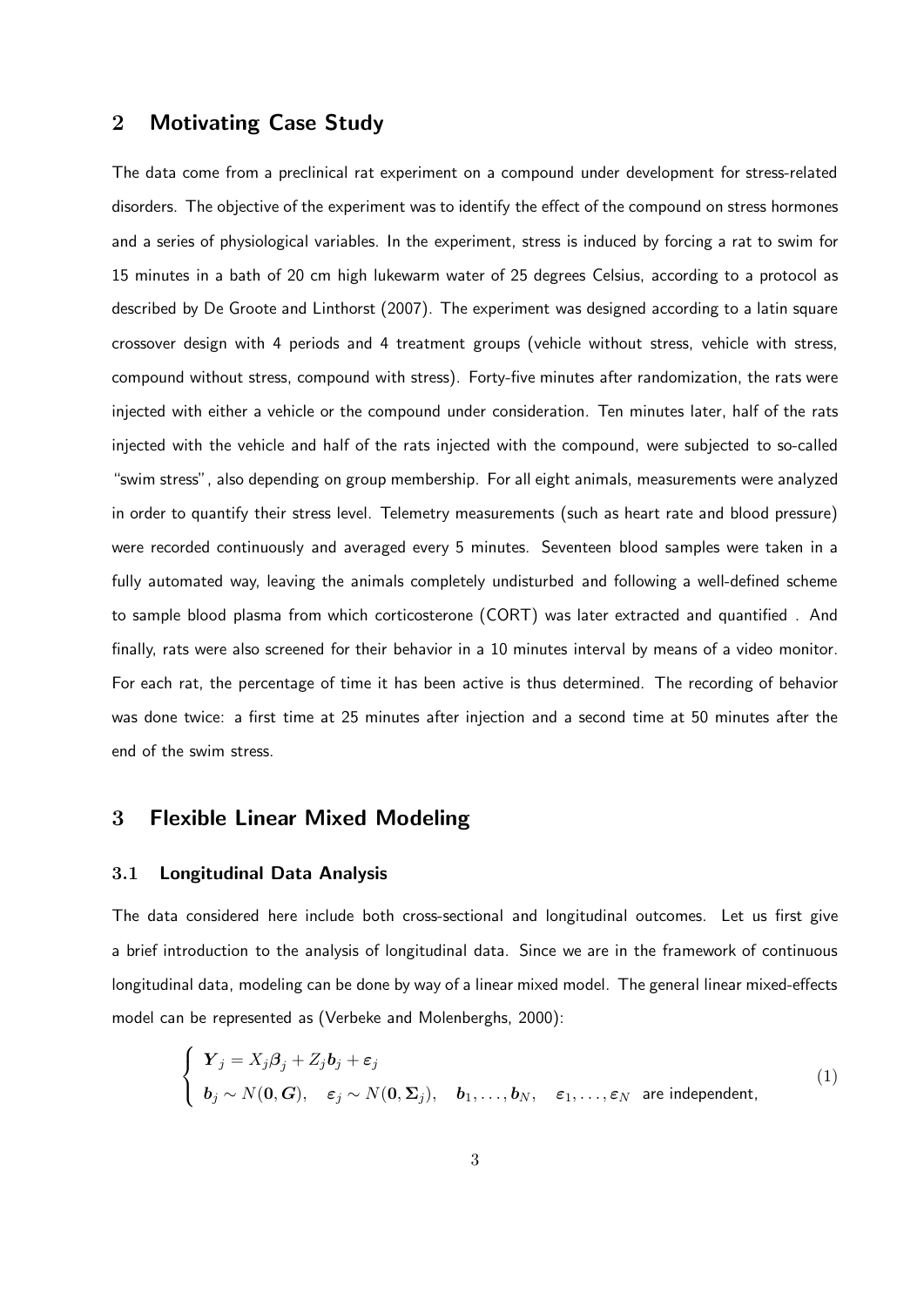where  $\boldsymbol{Y}_j$   $(j = 1, \ldots, n)$  is the  $m_i$ -dimensional response vector of measurements for dog j,  $X_j$  and  $Z_j$  are  $m_j\times p$ - and  $m_j\times q$ -dimensional matrices of known covariates (e.g., time), respectively,  $\bm{\beta}_j$  is a p-dimensional vector of fixed effects,  $b_j$  is q-dimensional dog-specific vector of random effects and  $\varepsilon_j$  is an  $m_j$ -dimensional vector of residuals. The matrix  $G$  is a general  $q \times q$  covariance matrix and  $\Sigma_j$  is an  $m_j\times m_j$  covariance matrix. Often,  $\bm\Sigma_j$  is assumed to equal  $\sigma_\varepsilon^2\bm I_{m_j}$ , resulting in the so-called conditional independence model. Note that when the response is cross-sectional, the general model reverts to the usual regression model wherein subject-specific effects are dropped.

The evolution over time can be captured by specifying parametric functions, such as, for example, linear, quadratic or even higher-order polynomials in the vector  $X_j$ . These effects may well be included in the random-effects vector  $Z_j$  as well. However, it is not difficult to imagine cases where obtaining a suitable parametric form adequately describing the mean is a challenge. Although our primary goal is to quantify the association between CORT, heart rate, and blood pressure via surrogate marker validation methods, proper modeling of the mean evolution in time is necessary. One can get rid of the need to specify a parametric model through use of flexible modeling techniques, an issue taken up further in the following section.

### 3.2 Flexible modeling techniques

Postulating a parametric function to model the mean evolution may be difficult and/or restrictive, as is clear from Figure 1. An appealing alternative is to model the time evolution using some flexible smooth function. In this section, we briefly discuss linear mixed models to model longitudinal data (Verbeke and Molenberghs, 2000) with the time trend determined by some flexible smooth function in the form of either penalized smoothing splines (Eilers and Marx, 1996; Verbyla et al., 1999; Ruppert, Wand, and Carroll, 2003) or fractional polynomials (Royston and Altman, 1994).

#### 3.2.1 Penalized Smoothing Splines

Use of penalized splines results in a semi-parametric smooth function, the term 'semi-parametric' here referring to the feature that the model combines parametric and non-parametric aspects. We provide a brief description of the model as is usually encountered with longitudinal data.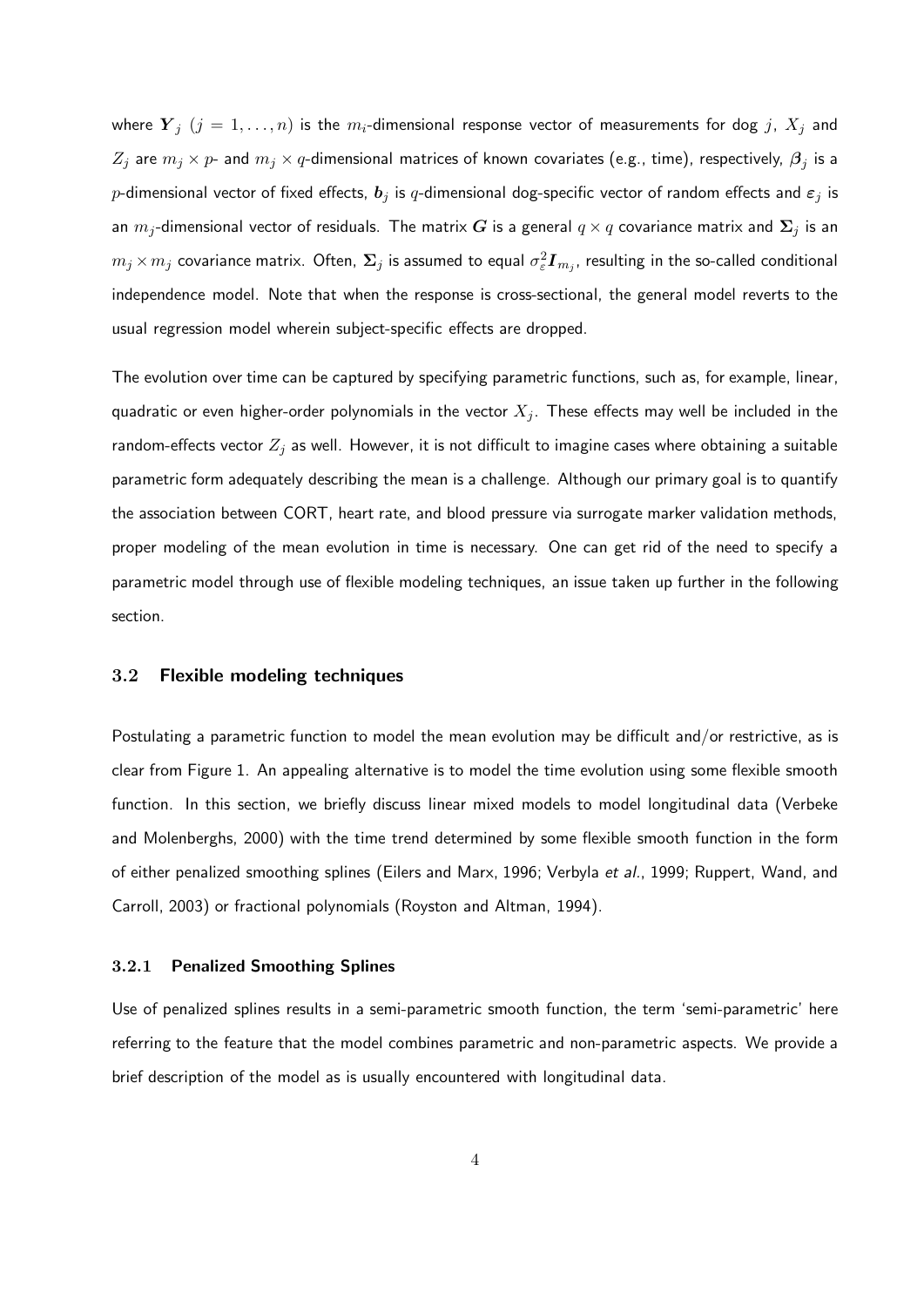Let  $Y_{jk}$  denote the response taken from subject j at time  $t_{jk}$   $(k = 1, \ldots, K)$ . The model of interest can be expressed as:  $Y_{jk} = f(t_{jk}) + \varepsilon_{jk}$ , for a smooth function  $f(\cdot)$ . Restricting focus to the truncated lines basis, which is simple in formulation and performs adequately in many circumstances (Ngo and Wand, 2004), the penalized-spline representation can be written as:

$$
Y_{jk} = \beta_0 + \beta_1 t_{jk} + \sum_{q=1}^{Q} b_q (t_{jk} - \kappa_q)_{+} + \varepsilon_{jk},
$$
\n(2)

where  $\kappa_1,\ldots,\kappa_Q$  are a set of distinct knots in the range of  $t_{jk},\ t_+=\max(0,t)$ , and  $b_q\sim N(0,\sigma_b^2).$ The knot points are selected as equally spaced quantiles of time (Ruppert et al., 2003). For ease of development, we adopt the following matrix notation. Let

$$
\boldsymbol{Y}_j = \left[\begin{array}{c} y_{jk} \end{array}\right]_{1 \leq j \leq n, 1 \leq k \leq K}, \qquad \boldsymbol{X}_j = \left[\begin{array}{cc} 1 & t_{jk} \end{array}\right]_{1 \leq j \leq n, 1 \leq k \leq K}, \qquad \boldsymbol{\beta} = \left[\begin{array}{cc} \beta_0 & \beta_1 \end{array}\right]'.
$$

Further, define:

$$
\mathbf{Z}_j=\left[\begin{array}{c}(t_{jk}-\kappa_k)_+ \end{array}\right]_{1\leq j\leq n,\ 1\leq k\leq K,\ 1\leq\kappa\leq Q},\quad \mathbf{b}=\left[\begin{array}{c}b_1,\ldots,b_Q\end{array}\right]',\qquad \varepsilon_j=\left[\begin{array}{c}\varepsilon_{11},\ldots,\varepsilon_{nK}\end{array}\right]'.
$$

Using this notation, a stacked version of (2) becomes  $Y = X\beta + Zb + \varepsilon$ . The correspondence between the penalized spline smoother and the optimal predictor in a mixed model framework is a key feature in fitting the models. This connection offers the opportunity of using ordinary software packages for mixed models, such as, for example, SPlus, SAS, or R. Here, we use the MIXED procedure in SAS.

Fitting penalized splines by the linear mixed model approach has some appealing advantages, such as automatic determination of the smoothing parameter, a unified framework for inference, and the flexibility with which the models can be extended (Faes et al., 2006). Specifically, note that extending (2) to the cross-over setting simply involves addition of fixed effects, typically, treatment group, period, and carry-over effects, together with interactions of interest. The theory relating to cross-over designs is well established, whether for the simplest setting of two treatments and two periods, or for higher-order designs (Senn, 1993; Jones and Kenward, 2003).

#### 3.2.2 Fractional Polynomials

As an alternative to capturing the time trend as mentioned in Section 3.2.1, the so-called fractional polynomial approach may be used. Fractional polynomials provide an extension to classical polynomials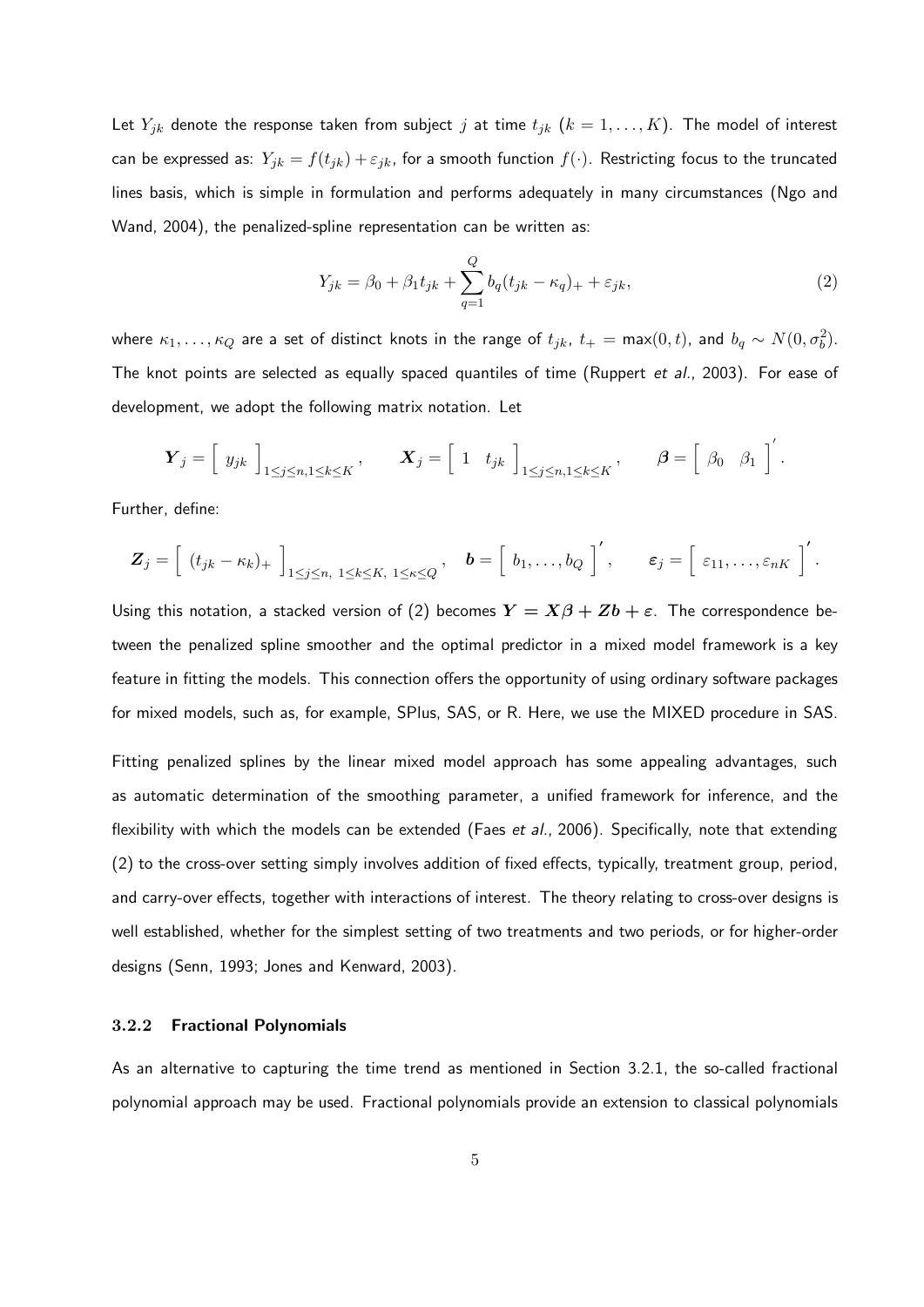allowing for non-integer powers to the time covariate, thereby adding greater flexibility in capturing rather complex non-linear relationships. A brief description of fractional polynomials is given below.

Let  $\boldsymbol{t} = (t_{j1}, \ldots, t_{jK})$  denote the set of time points pertaining to subject  $j$ . Royston and Altman (1994) define a fractional polynomial of degree  $m$  by

$$
\phi_m(\boldsymbol{t}; \boldsymbol{\beta}, \boldsymbol{p}) = \sum_{r=0}^m \beta_r H_r(\boldsymbol{t}), \qquad (3)
$$

where  $m$  is a positive integer and  $\bm{p}=(p_1,\ldots,p_m)$  is a real-valued set of powers such that  $p_1\leq\cdots\leq p_m$ and  $\boldsymbol{\beta} = (\beta_0, \ldots, \beta_m)$  are real-valued coefficients. For  $r = 0$ ,  $H_0(\boldsymbol{t}) = 1, p_0 = 0$ , and for  $r = 1, \ldots, m$ :

$$
H_r(\boldsymbol{t}) = \begin{cases} t^{p_r} & \text{if } p_r \neq p_{r-1}, \\ H_{r-1}(\boldsymbol{t}) \ln(\boldsymbol{t}) & \text{if } p_r = p_{r-1}. \end{cases}
$$

As mentioned in Royston and Altman (1994), polynomials of a degree higher than 2 or 3 are rarely encountered in practice. The best power transformation is frequently found among the members of the list  $\{-2, -1, -0.5, 0, 0.5, 1, \ldots, \max(3, m)\}\)$ . While it is possible to incorporate other powers, there is a danger coming with including large negative powers, in the sense that individual extreme observations will influence the fit too much (Royston, Parmar, and Qian 2003).

Note that the fractional polynomial model has been defined in its generic form and in analogy with penalized-splines models; extension to include covariates other than time is possible. In such a situation, an extension of (3) may be obtained through adding the fixed effects for treatment, period, and carryover, together with relevant interactions.

### 4 Validation Methods

In this section, we give a concise description of the various methods used in validating a surrogate endpoint, with emphasis on the individual level.

#### 4.1 Review of the Single Trial-based Validation Methods for Continuous Outcomes

Several methods have been suggested for the formal evaluation of surrogate markers. Some of these methods are based on a single trial while others, which are gaining momentum in the present day, are based on meta-analytic concepts. The first formal approach to evaluate markers is attributed to Prentice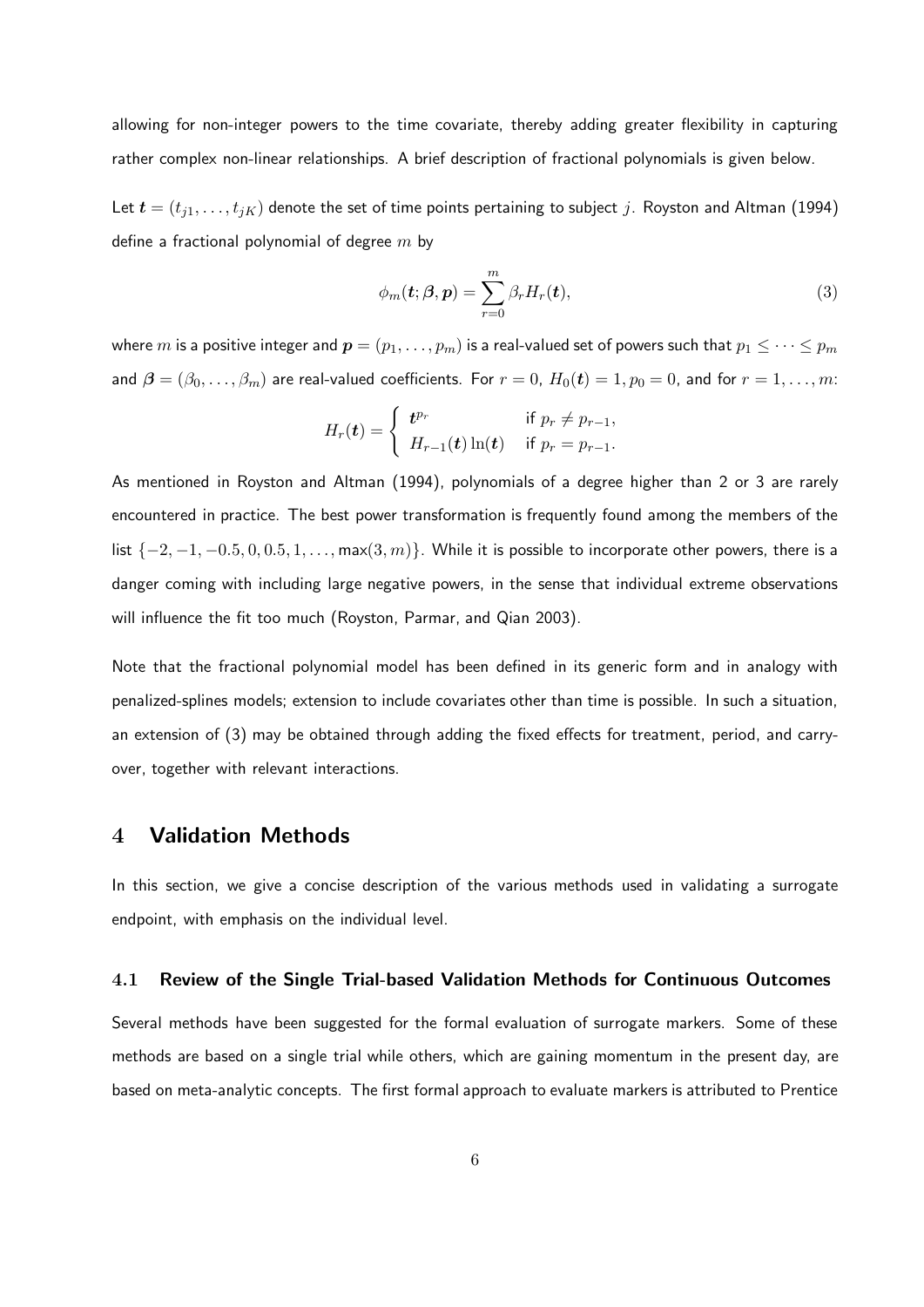(1989), who has given a definition of surrogate endpoints, followed by a series of operational criteria to check whether the definition is fulfilled.

Freedman, Graubard, and Schatzkin (1992) have supplemented the hypothesis-testing-based criteria, which necessarily depend on the power of the test performed, with a quantity to be estimated. They suggested the use of the so-called *proportion of treatment effect explained* (PTE) by the surrogate as an alternative means of validation. The PTE faces serious drawbacks, against the background of which Buyse and Molenberghs (1998) have suggested the use of another quantity, the relative effect (RE), defined as the ratio of the treatment effect on the true endpoint to that on the surrogate endpoint. In turn, the RE is open to severe criticism as well. First, the RE's confidence intervals, like the ones for PTE, tend to be wide. While this could in principle be overcome, there is a second, more severe problem in the sense that the RE is useful for prediction of the true treatment effect from the surrogate treatment effect only when the relationship between both is multiplicative. This may be rightfully viewed as restrictive and, in any case, cannot be verified from a single trial.

Switching to the individual patient or experimental animal level, the need might arise to quantify the association between the surrogate and the true endpoint after adjustment for the treatment effect. To this end, Buyse and Molenberghs (1998) suggested the use of the adjusted association. Suppose we have a single trial, let  $S_j$  and  $T_j$  be the surrogate and true endpoint, respectively, and let  $Z_j$  be a binary treatment group indicator. To compute the adjusted association, consider the following pair of models:

$$
S_j = \mu_S + \alpha Z_j + \varepsilon_{S_j},
$$
  

$$
T_j = \mu_T + \beta Z_j + \varepsilon_{T_j},
$$

where the error terms have a joint zero-mean normal distribution with variance-covariance matrix:

$$
\mathbf{\Sigma} = \left( \begin{array}{cc} \sigma_{SS} & \sigma_{ST} \\ \sigma_{TS} & \sigma_{TT} \end{array} \right).
$$

Then, the adjusted association, denoted  $R^2$  can be computed as:

$$
R^2 = R^2_{\varepsilon_{Ti}|\varepsilon_{Si}} = \frac{\sigma_{ST}^2}{\sigma_{SS}\sigma_{TT}}.
$$

Note that the individual-level surrogacy is meant to measure the degree of correlation between the two endpoints after correcting for treatment and other possible effects. One way to correct for treatment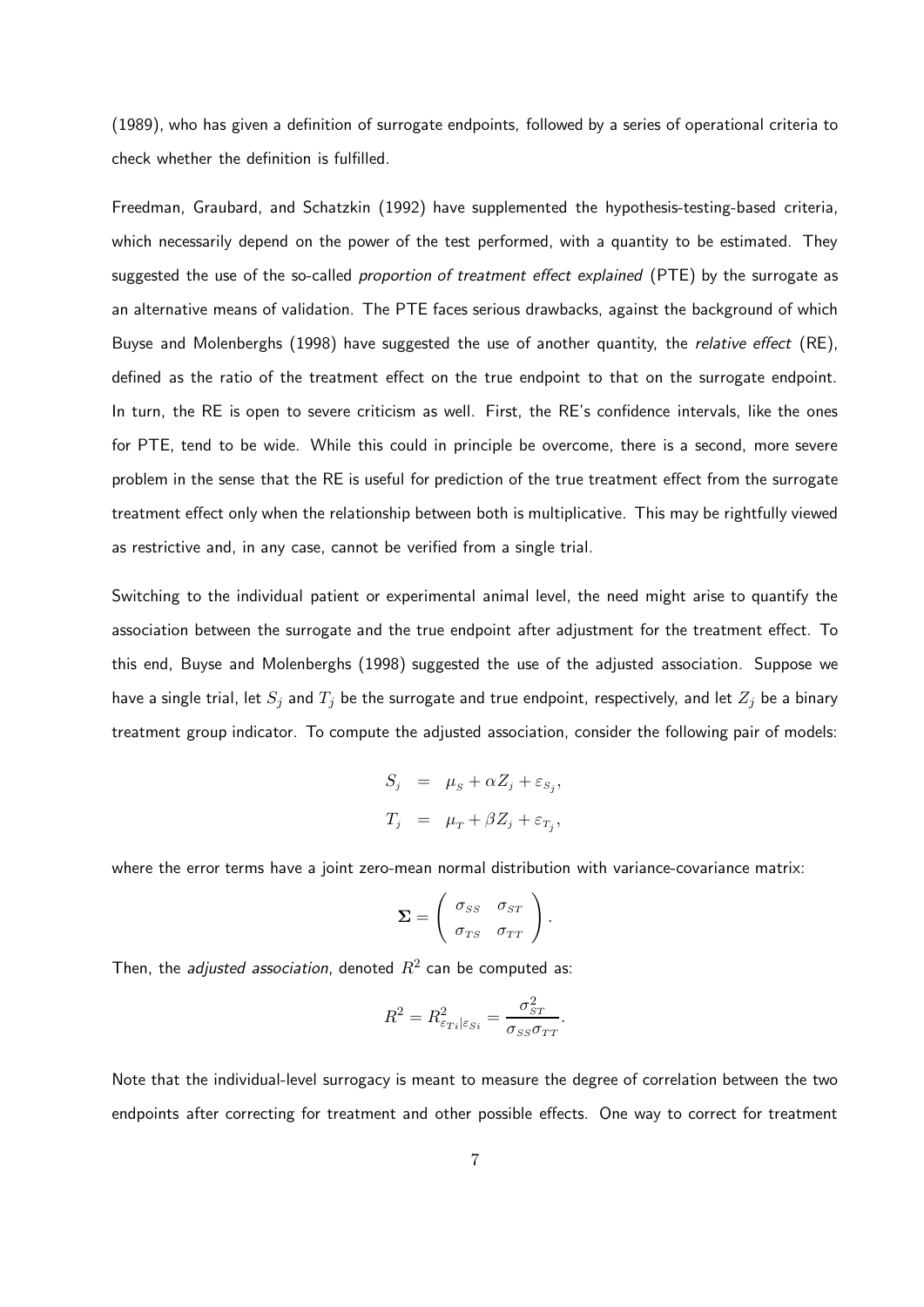effect is by including a treatment variable in the model, thus justifying inclusion of treatment effect in the model.

#### 4.2 Variance Reduction Factor

In this section, we review the variance reduction factor, suggested by Alonso *et al.* (2003) for the case of two repeatedly measured outcomes, where after we show how this method can be adapted to the situation where one of the two outcomes is cross-sectional. Let us assume that there are  $n$  subjects enrolled for a particular study and further suppose that  $t_{jk}$  is the time at which the kth measurement of the jth subject is taken. Let  $T_{jk}$  and  $S_{jk}$  be the true and the surrogate endpoints, respectively, and let  $Z_i$  be a binary treatment indicator. Now, consider the following joint model for the true and surrogate endpoints:

$$
T_{jk} = \mu_T + \alpha Z_j + f(t_{jk}) + \varepsilon_{Tjk},
$$
  
\n
$$
S_{jk} = \mu_S + \beta Z_j + f(t_{jk}) + \varepsilon_{Sjk},
$$
\n(4)

where  $(\mu_T^{},\,\mu_S^{},\,\alpha,\beta)$  are intercepts and treatment effects on the true and surrogate endpoints, respectively,  $f(t_{jk})$  is a flexible function in time which can be modeled as fractional polynomial, penalized spline, or any flexible function in time. In principle, it is possible for the two endpoints to depend on time through different functions, in which case we will have  $f_T(t_{jk})$  and  $f_S(t_{jk})$  for the true and surrogate endpoint respectively. However, without loss of generality, let us assume that both depend on time through the same function. The error terms  $(\varepsilon_{Tjk}, \varepsilon_{Sjk})$  are assumed to follow a zero-mean normal distribution with patterned variance-covariance matrix

$$
\Sigma = \begin{pmatrix} \Sigma_{TT} & \Sigma_{TS} \\ \Sigma_{ST} & \Sigma_{SS} \end{pmatrix},
$$
\n(5)

with obvious notation.

In this setting, Alonso et al. (2003) proposed to quantify the individual-level surrogacy using the so-called variance reduction factor, which is defined as

$$
VRF = \frac{\text{tr}(\Sigma_{TT}) - \text{tr}(\Sigma_{T|S})}{\text{tr}(\Sigma_{TT})},\tag{6}
$$

where  $\Sigma_{T|S}$  denotes the conditional variance-covariance matrix of  $T_{jk}$  given  $S_{jk}$ , i.e.,  $\Sigma_{T|S} = \Sigma_{TT}$  –  $\Sigma_{TS} \Sigma_{SS}^{-1} \Sigma_{ST}$ . Furthermore, these authors have shown that the  $VRF$  satisfies a set of properties that makes it practically applicable: (i)  $VRF$  ranges between zero and one; (ii)  $VRF = 0$  if and only if the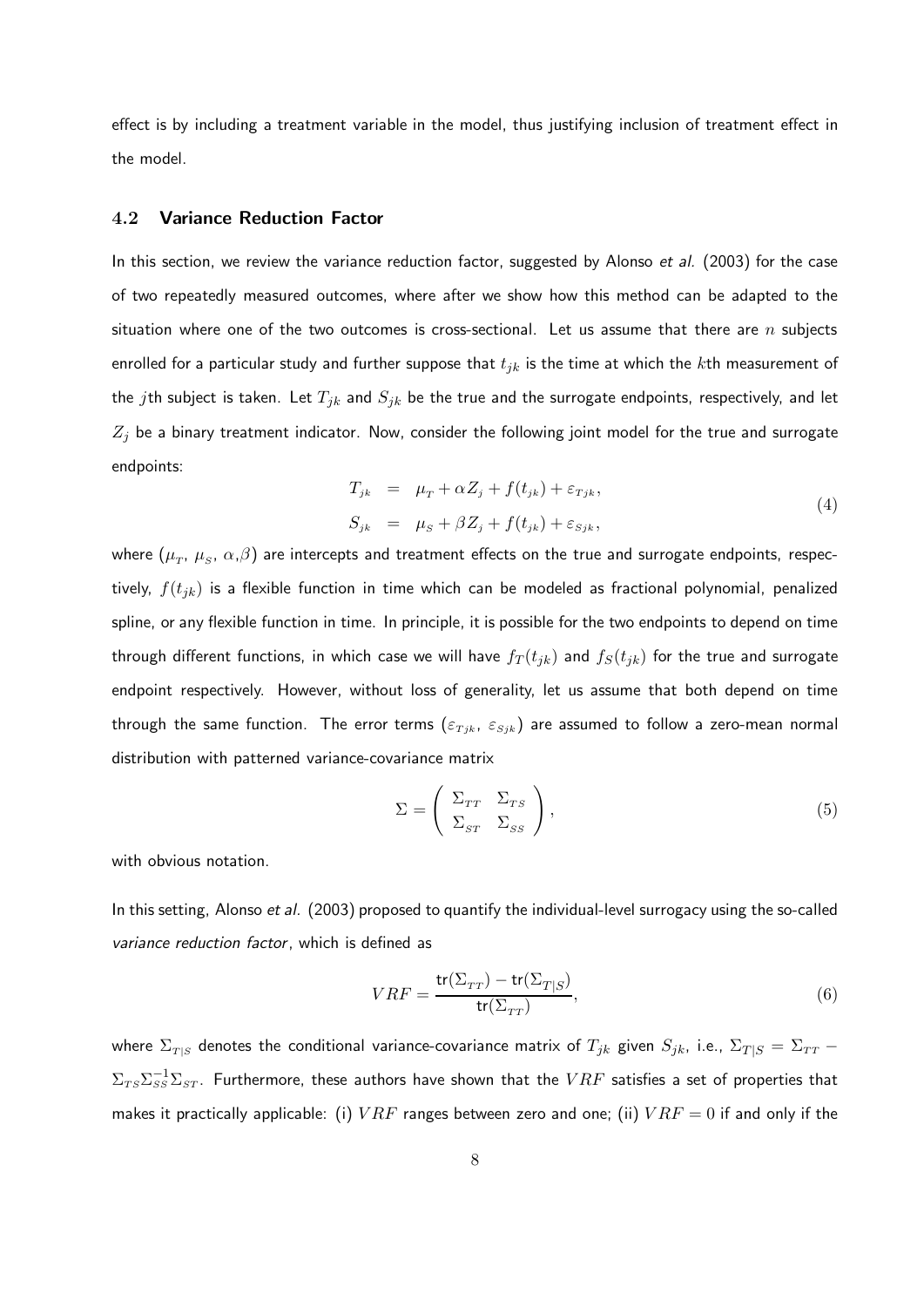true and the surrogate endpoints are independent; (iii)  $VRF = 1$  if and only if there exists a deterministic relationship between the true and surrogate endpoint; and (iv)  $V R F = R^2$  in the cross-sectional setting.

Note that, at the individual level, interest lies in the prediction of the true endpoint given the surrogate endpoint. In this regard, property (ii) shows that if the  $VRF$  equals zero, then no sensible prediction is possible, whereas a perfect prediction is attained if  $VRF$  equals one, as indicated by property (iii). Property (iv) establishes the link between this approach and the one suggested by Buyse et al. (2000) for univariate outcomes.

Let us now turn to the question as to how this approach can be used when one of the two endpoints is cross-sectional. Assume we have  $K$  measurements per subject for the longitudinal outcome.

### 4.2.1 Case 1: A Longitudinal Surrogate for a Cross-sectional True Endpoint

Let us assume that the surrogate endpoint is repeatedly measured over time with  $K$  repeated measures and that the true endpoint is cross-sectional. Model (4) takes the form:

$$
T_j = \mu_T^* + \alpha^* Z_j + \varepsilon_{T_j},
$$
  
\n
$$
S_{jk} = \mu_S^* + \beta^* Z_j + f(t_{jk}) + \varepsilon_{Sjk},
$$
\n(7)

and the error terms  $(\varepsilon_{Tj}, \varepsilon_{S_{jk}})$  are assumed to follow a zero-mean normal with variance-covariance matrix  $\Sigma$ , which in this setting takes the form

$$
\Sigma = \begin{pmatrix} \sigma_{TT} & \Sigma_{TS} \\ \Sigma_{ST} & \Sigma_{SS} \end{pmatrix} . \tag{8}
$$

Here,  $\sigma_{TT}$  denotes the variance of the true endpoint,  $\Sigma_{TS}$  is a  $(1 \times K)$  vector containing the covariances between the true endpoint and the surrogate endpoint at different time points, and  $\Sigma_{SS}$  is a  $(K \times K)$ variance-covariance matrix associated with the longitudinal surrogate endpoint. Then, the  $VRF<sub>indiv</sub>$  for longitudinal surrogate and a cross-sectional true endpoint denoted by  $VRF^{LC}_{ST}$ , with a subscript 'L' ('C') reminiscent of 'longitudinal' ('cross-sectional'), can be computed as

$$
VRF_{ST}^{LC} = \frac{\text{tr}(\sigma_{TT}) - \text{tr}(\sigma_{T|S})}{\text{tr}(\sigma_{TT})},
$$
\n(9)

where  $\sigma_{T|S}$  denotes the conditional variance of  $T$  given  $S\colon\,\sigma_{T|S}=\sigma_{TT}-\Sigma_{TS}\Sigma_{SS}^{-1}\Sigma_{ST}.$  Using this expression, (9) can be re-written as

$$
VRF_{ST}^{LC} = \frac{\text{tr}(\sigma_{TT}) - \text{tr}(\sigma_{TT} - \Sigma_{TS}\Sigma_{SS}^{-1}\Sigma_{ST})}{\text{tr}(\sigma_{TT})}.
$$
\n(10)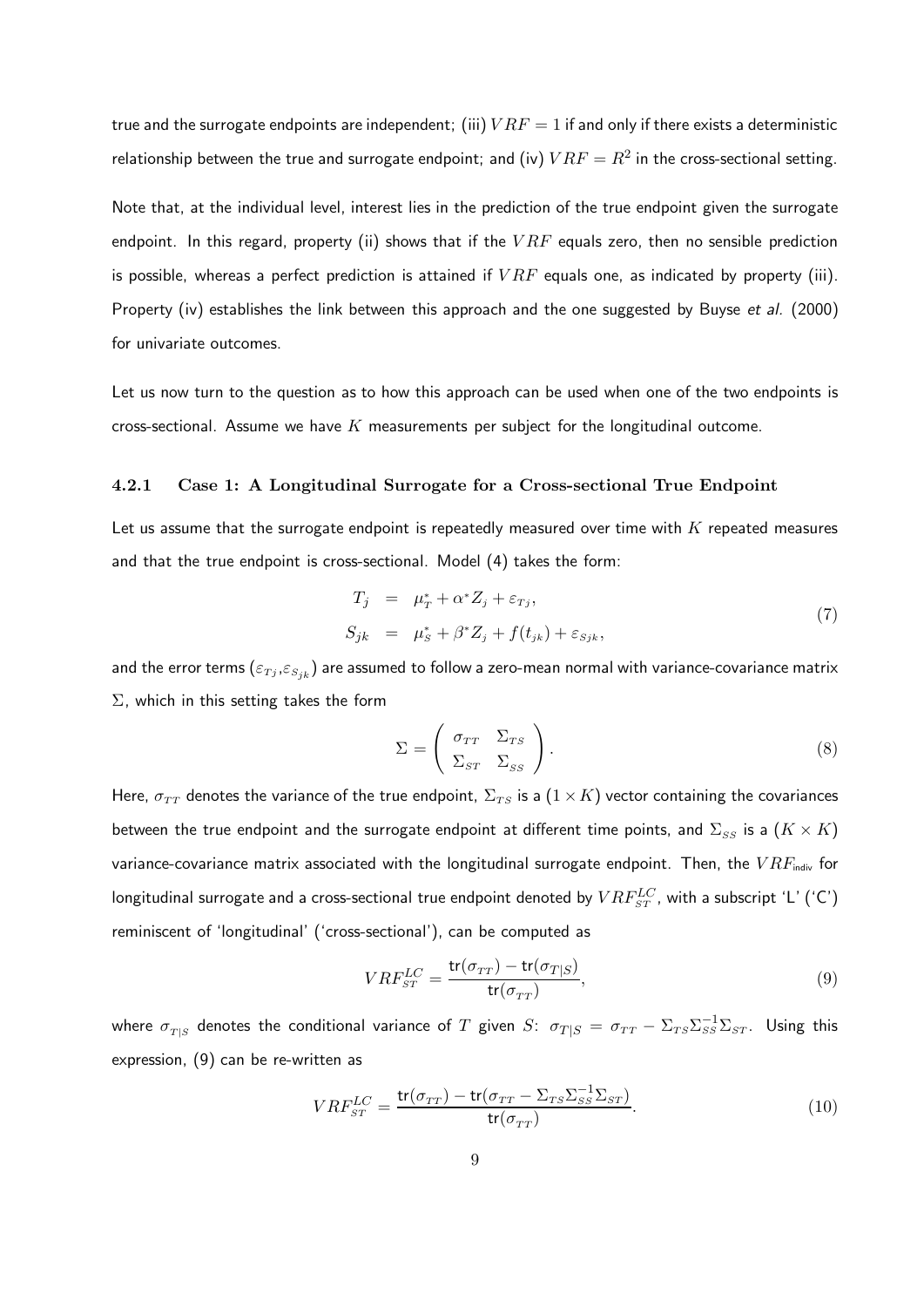Note that all matrices involved in the computation of  $VRF^{LC}_{ST}$  are of dimension  $(1\times1)$  and hence the trace reduces to the corresponding scalar, offering the opportunity to simplify (10):

$$
VRF_{ST}^{LC} = \frac{\sigma_{TT} - \sigma_{TT} + \Sigma_{TS}\Sigma_{SS}^{-1}\Sigma_{ST}}{\sigma_{TT}} = \frac{\Sigma_{TS}\Sigma_{SS}^{-1}\Sigma_{ST}}{\sigma_{TT}}.
$$
\n(11)

Notice that  $VRF^{LC}_{ST}=0$  if and only if  $\Sigma_{ST}=0$ , i.e., if and only if when  $S$  and  $T$  are independent.

Intuitively, (11) quantifies how much of the total variability of the true endpoint is explained by the surrogate endpoint, after adjusting for treatment effects and repeated measures of the surrogate endpoint.

#### 4.2.2 Case 2: A Cross-sectional Surrogate for a Longitudinal True Endpoint

Next, let us consider a role reversal, such that the true endpoint is repeatedly measured over time with  $K$  repeated measures, whilst having the surrogate endpoint in cross-sectional form. Model (4) becomes:

$$
T_{jk} = \mu_T^* + \beta^* Z_j + f(t_{jk}) + \varepsilon_{Tjk},
$$
  
\n
$$
S_j = \mu_S^* + \alpha^* Z_j + \varepsilon_{Sj}.
$$
\n(12)

The error terms  $(\varepsilon_{Tjk},\varepsilon_{S_j})$  are zero-mean normally distributed with variance-covariance matrix:

$$
\Sigma = \begin{pmatrix} \Sigma_{TT} & \Sigma_{TS} \\ \Sigma_{ST} & \sigma_{SS} \end{pmatrix},
$$
\n(13)

Now, the  $VRF_{\text{indiv}}$  for this case is

$$
VRF_{ST}^{CL} = \frac{\text{tr}(\Sigma_{TT}) - \text{tr}(\Sigma_{T|S})}{\text{tr}(\Sigma_{TT})}
$$
  
\n
$$
= \frac{\text{tr}(\Sigma_{TT}) - \text{tr}(\Sigma_{TT} - \Sigma_{TS}\sigma_{SS}^{-1}\Sigma_{ST})}{\text{tr}(\Sigma_{TT})}
$$
  
\n
$$
= \frac{\text{tr}(\Sigma_{TT}) - \text{tr}(\Sigma_{TT}) + \text{tr}(\Sigma_{TS}\sigma_{SS}^{-1}\Sigma_{ST})}{\text{tr}(\Sigma_{TT})}
$$
  
\n
$$
= \frac{\text{tr}(\Sigma_{TS}\Sigma_{ST})}{\sigma_{SS}.\text{tr}(\Sigma_{TT})}. \tag{14}
$$

From (11) and (14), it is clear that there is asymmetry in the VRF calculations. Results differ depending on which of the two endpoints is the cross-sectional one. This is in line with our expectations. In the case of a longitudinal true endpoint, the  $VRF$  measures the ability of the cross-sectional endpoint to predict the longitudinal outcome at each time point, whereas when the longitudinal sequence is treated as surrogate endpoint, the  $VRF$  measures the adequacy of the longitudinal sequence to predict the cross-sectional outcome. It is therefore imperative to determine in advance which of the two outcomes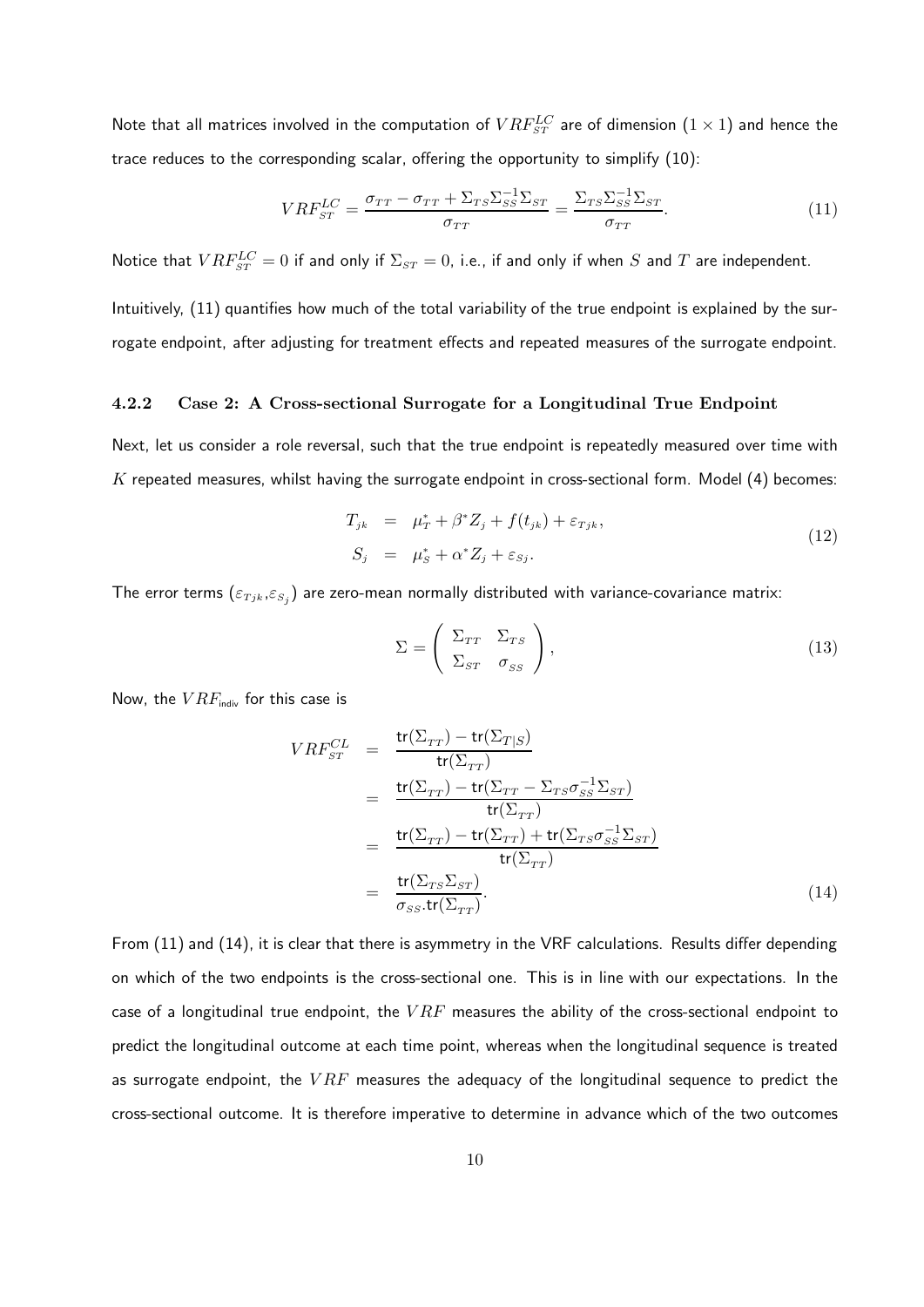is treated as true when applying this procedure to quantify association. Either way, a  $VRF$  value close to one indicates that the surrogate is a 'good' predictor of the true endpoint at the individual level, while values close to zero indicate 'poor' prediction. In any case however, the values of the  $VRF$  have to be complemented with expert opinion before passing judgment on the adequacy of the surrogate to predict the true endpoint.

# 4.3 The Measure  $R^2_\Lambda$

As can be seen from (6), the  $VRF$  summarizes the variability of the two endpoints using the trace of the corresponding variance-covariance matrices. In multivariate analysis, there is no unique way of defining a generalized variance, the trace is one of the classical ways of doing so, while another common definition uses the determinant. Interestingly, using the trace or the determinant to summarize the variability of the endpoints has important ramifications for analysis and leads to two totally separate measures with different interpretations. To this end, Alonso et al.  $(2006)$  have suggested another measure, the so-called  $R_{\Lambda}^2$ , which uses this alternative definition of the generalized variance. Like the  $VRF$ , this measure can be derived based on Model (4), as follows:

$$
R_{\Lambda}^{2} = 1 - \frac{\left|\Sigma\right|}{\left|\Sigma_{TT}\right| \cdot \left|\Sigma_{SS}\right|}. \tag{15}
$$

The authors have shown that this measure enjoys desirable properties: <code>(i)</code>  $R_\Lambda^2$  is symmetric and invariant with respect to linear bijective transformations; (ii)  $R_\Lambda^2$  ranges between zero and one; (iii)  $R_\Lambda^2=0$  if and only if the error terms are independent; (iv)  $R_\Lambda^2=1$  if and only if there exist  $a$  and  $b$  so that  $a^T\varepsilon_{S_{jk}}$  $\bar{p}_j=b^T\varepsilon_{T_{jk}}$  with probability one; and (v)  $R_\Lambda^2=R^2$  in the cross-sectional setting.

All of these properties, except the fourth property are shared with the  $VRF$ . The fourth property, however, differs in important ways from the  $VRF$ . Indeed, whereas the  $VRF$  takes the value 1 when there is a deterministic relationship between both endpoints,  $R_{\Lambda}^2$  is 1 whenever there is a deterministic relationship between two linear combinations of both endpoints, allowing us to uncover strong association in cases where the  $VRF$  might fail to do so. This is not a disadvantage of one or the other proposal, but rather underscores them focusing on different aspects. The expression for  $R_{\Lambda}^2$  clearly shows that, unlike the  $VRF$ , this measure treats both endpoints symmetrically. To clarify this further, let us first consider the surrogate to be longitudinal and the true endpoint cross-sectional, and thereafter reverse the roles.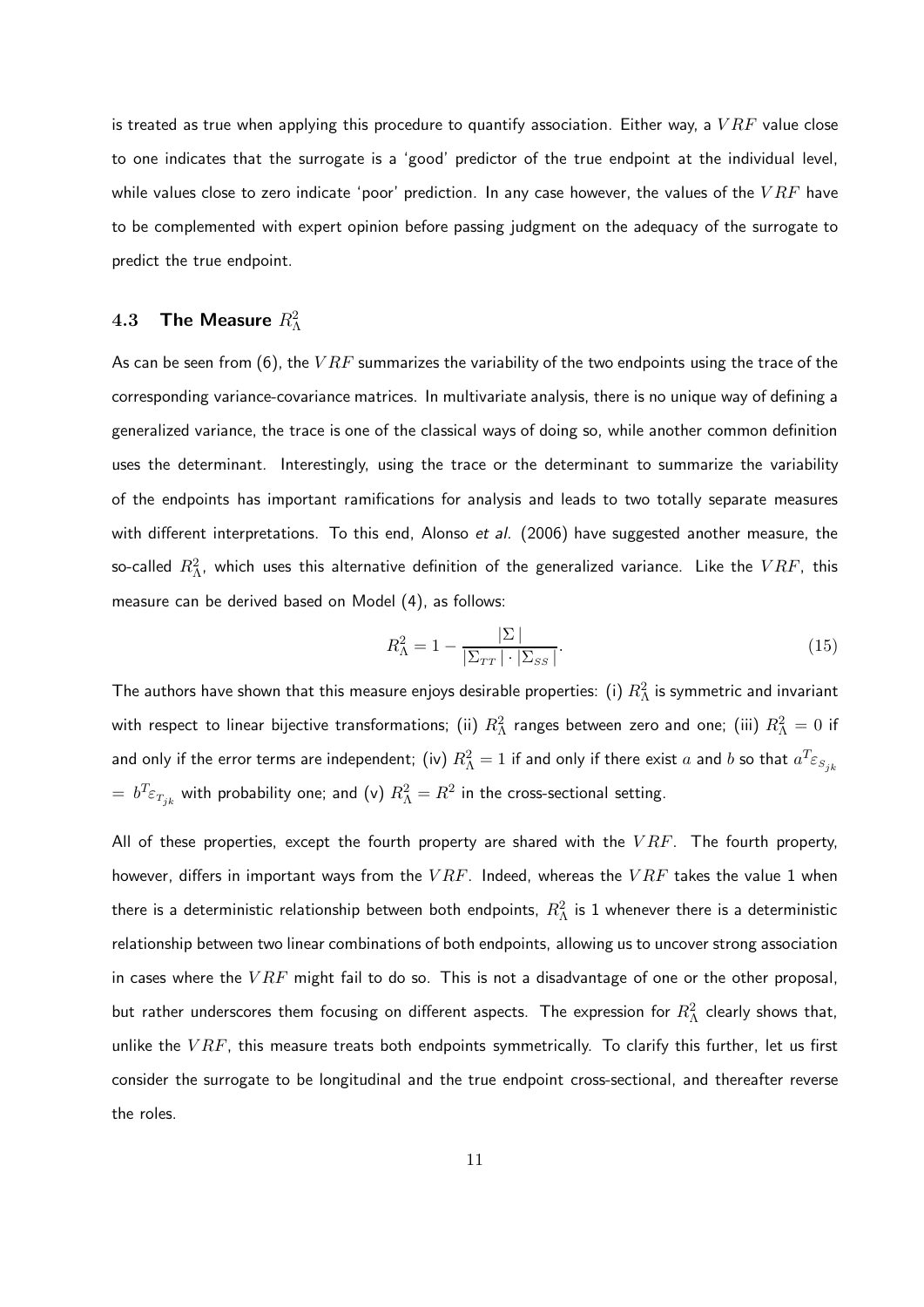#### 4.3.1 Case 1: A Longitudinal Surrogate for a Cross-sectional True Endpoint

Consider Model (7) and the corresponding variance-covariance matrix (8). The  $R_\Lambda^2$  for a longitudinal surrogate and a cross-sectional endpoint is given by

$$
R_{\Lambda,ST}^{2,LC} = 1 - \frac{|\Sigma|}{|\sigma_{TT}| \cdot |\Sigma_{SS}|},\tag{16}
$$

where  $\sigma_{TT}$ ,  $\Sigma_{SS}$ , and  $\Sigma$  are as defined in (8). Note that

$$
|\Sigma| = |\Sigma_{SS}| \cdot |\Sigma_{T|S}| = |\Sigma_{SS}| \cdot |\sigma_{TT} - \Sigma_{TS} \Sigma_{SS}^{-1} \Sigma_{ST}|
$$

and, substituting this in (16), we obtain

$$
R_{\Lambda_{ST}}^{2,LC} = 1 - \frac{|\sigma_{TT} - \Sigma_{TS}\Sigma_{SS}^{-1}\Sigma_{ST}|}{|\sigma_{TT}|}
$$
  
= 
$$
1 - \frac{\sigma_{TT} - \Sigma_{TS}\Sigma_{SS}^{-1}\Sigma_{ST}}{\sigma_{TT}}
$$
  
= 
$$
\frac{\Sigma_{TS}\Sigma_{SS}^{-1}\Sigma_{ST}}{\sigma_{TT}},
$$
 (17)

since all matrices involved are of dimension one.

#### 4.3.2 Case 2: A Cross-sectional Surrogate for a Longitudinal True Endpoint

Consider model (12). The  $R_\Lambda^2$  for a longitudinal true and a cross-sectional surrogate endpoint is

$$
R_{\Lambda,ST}^{2,CL} = 1 - \frac{|\Sigma|}{|\Sigma_{TT}| \cdot |\sigma_{SS}|}
$$
  
\n
$$
= 1 - \frac{|\Sigma_{TT}| \cdot |\sigma_{SS} - \Sigma_{ST} \Sigma_{TT}^{-1} \Sigma_{TS}|}{|\Sigma_{TT}| \cdot |\sigma_{SS}|}
$$
  
\n
$$
= 1 - \frac{|\sigma_{SS} - \Sigma_{ST} \Sigma_{TT}^{-1} \Sigma_{TS}|}{|\sigma_{SS}|}
$$
  
\n
$$
= 1 - \frac{\sigma_{SS} - \Sigma_{ST} \Sigma_{TT}^{-1} \Sigma_{TS}}{\sigma_{SS}}
$$
  
\n
$$
= \frac{\Sigma_{ST} \Sigma_{TT}^{-1} \Sigma_{TS}}{\sigma_{SS}}.
$$
\n(18)

Comparing (17) with (18) establishes that  $R_{\Lambda,ST}^{2,LC}=R_{\Lambda,ST}^{2,CL}$ . In the first case, we used  $\sigma_{TT}$  and  $\Sigma_{SS}$  as component variances, of scalar and matrix type, respectively. These roles are reversed in the current,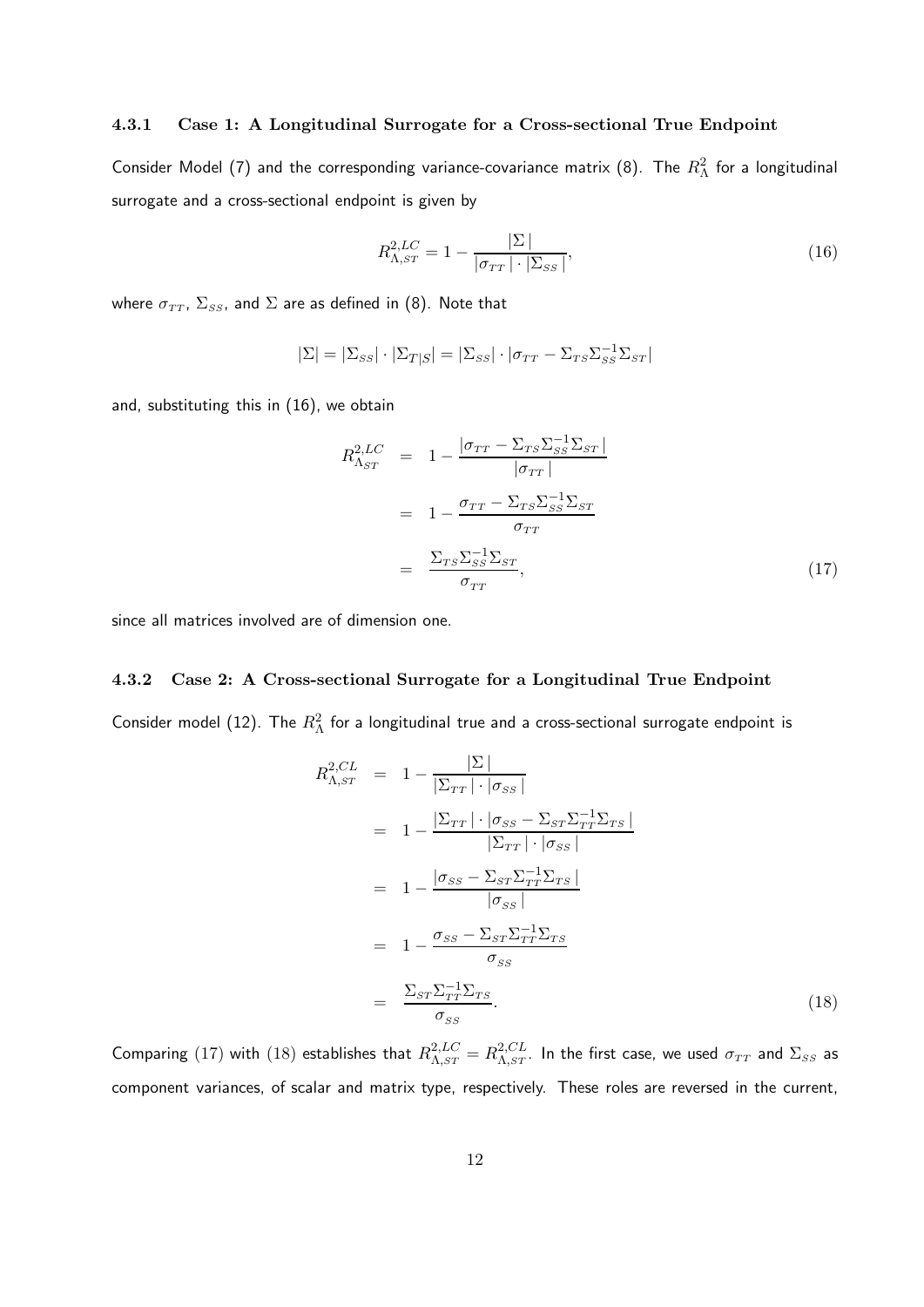second case. Nevertheless, we obtain the same final expression for  $R_{\Lambda}^2$  as is, of course, entirely in line with the original, symmetric definition (15) of the quantity.

Furthermore, note that  $R_{\Lambda}^2$  and  $VRF$  are equal when the surrogate is longitudinal and the true endpoint cross-sectional. This implies that, only the VRF with the surrogate cross-sectional and the true endpoint longitudinal will be different from all of the others, that than coincide. This again highlights the feature that, for a longitudinal true endpoint, the  $VRF$  studies prediction of the entire sequence, while the  $R_{\Lambda}^2$ assesses how well an optimal linear combination of the true endpoint profile can be predicted. Both may be useful, but definitely are different. Moreover, one would expect the  $VRF$  to be well below the  $R_{\Lambda}^2$ in many applications, since prediction of an entire longitudinal sequence from a cross-sectional quantity is a tall order, whereas it might well be feasible to predict a particular linear combination. The choice between the two measures lies in the objective to be attained. If the objective is to measure the strength of the surrogate to predict the entire sequence of the true endpoint, then  $VRF$  will be an ideal choice. However, when this seems an attainable goal or when we are rather interested in predicting some linear combination of the true endpoint, then we can resort to  $R_{\Lambda}^2.$  Note that standard error of the estimates can be calculated using either a delta method or bootstrap (Efron, Bradley and Tibshirani, 1993). In this manuscript, standard errors are calculated using bootstrap methods.

# 5 Application to the Case Study

The treatment is referred to as "the compound" due to confidentiality. The experiment was performed in the following manner. First, the eight rats were randomized to treatment and vehicle groups and then followed up, a time during which several responses were measured. After a fixed period, half of the rats from the treatment group and half of those from the vehicle group were subjected to stress. The followup then continued and some further measurements ere recorded. Thus, after stress, there were four groups:  $(1)$  "treatment alone;"  $(2)$  "treatment+stress;"  $(3)$  "vehicle alone;" and  $(4)$  "vehicle +stress." The researchers wished to assess the association between the different responses before and after stress was induced. Thus, the results for pre- and post-stress correspond to the associations measured between the different responses before and after the stress with the treatment variable  $(Z)$ , having two possible values (1: active treatment, 0:vehicle) for pre-stress and having four different possible values after stress.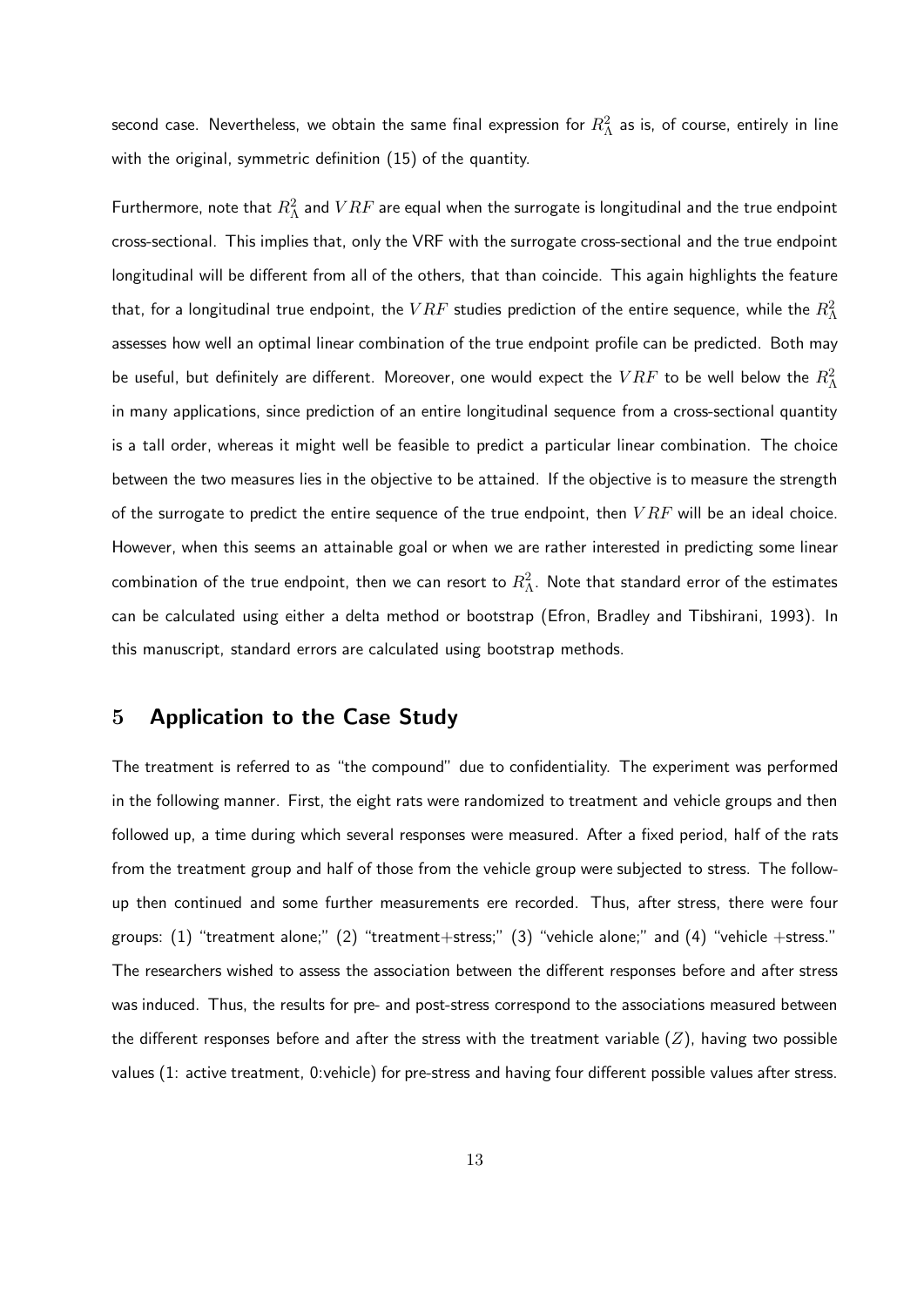Figure 1 shows the group-specific mean profiles of CORT measurements, averaged over the four treatment periods. The plot depicts the average CORT values per treatment group at each time point, essentially showing how, on average, CORT values evolve over time in each treatment group. A detailed account on how these data were collected can be found in Section 2. The need for flexible modeling tools is apparent from Figure 1, since finding a suitable or rather an acceptable classical parametric model is not an easy task. Hence, as mentioned before, we discuss results emanating from an application of surrogate marker validation methodology in conjunction with flexible modeling techniques (spline and fractional-polynomial based), meant to appropriately capture trends over time. For purposes of comparison, an unstructured mean model or a full factorial structure for time is also considered. However, this approach often yields excessively large numbers of parameters, thereby rendering it less desirable.

The  $V R F$  and  $R_{\Lambda}^2$  approaches have been applied to the dataset introduced in Section 2. The variancecovariance matrices, based upon which the  $VRF$  and  $R_{\Lambda}^2$  are computed, are estimated using maximum likelihood. The variance-covariance matrices can assume general structures unless the data suggests otherwise. In such cases, simple covariance structures, such as auto-regressive or compound symmetry, might be considered. For the purpose of our application, a number of models with different variancecovariance structures has been fitted. The best model, here being an unstructured variance-covariance structure, can be chosen using a conventional likelihood ratio test and/or Akaike's Information Criterion. The results of the analysis for the association of telemetry and behavior as well as that of CORT and behavior are summarized in Table 1 with bootstrap standard errors and in Table 2 with asymptotic standard errors, respectively. We should like to point out that it is not a trivial task to derive a closedform expression for the standard errors of  $VRF$  and  $R_{\Lambda}^2$  for the particular case we have considered. However, fortunately, Alonso *et al* (2006) have shown that the  $VRF$  and  $R_{\Lambda}^2$  are special cases of the socalled Likelihood Reduction Factor, which is based on the information-theory approach. These authors have derived an asymptotic solutions for  $LRF$ . Hence, by virtue of the relationship of these measures with the  $LRF$ , we have been able to provide asymptotic standard errors based on the information-theory approach. There are no general guidelines as to how large a  $V R F$  and  $R^2_\Lambda$  should be in order to be considered sufficiently large. However, since the  $VRF$  and  $R_{\Lambda}^2$  are R-square type measures, it might be possible to make some general remarks concerning the degree of association based on their magnitude.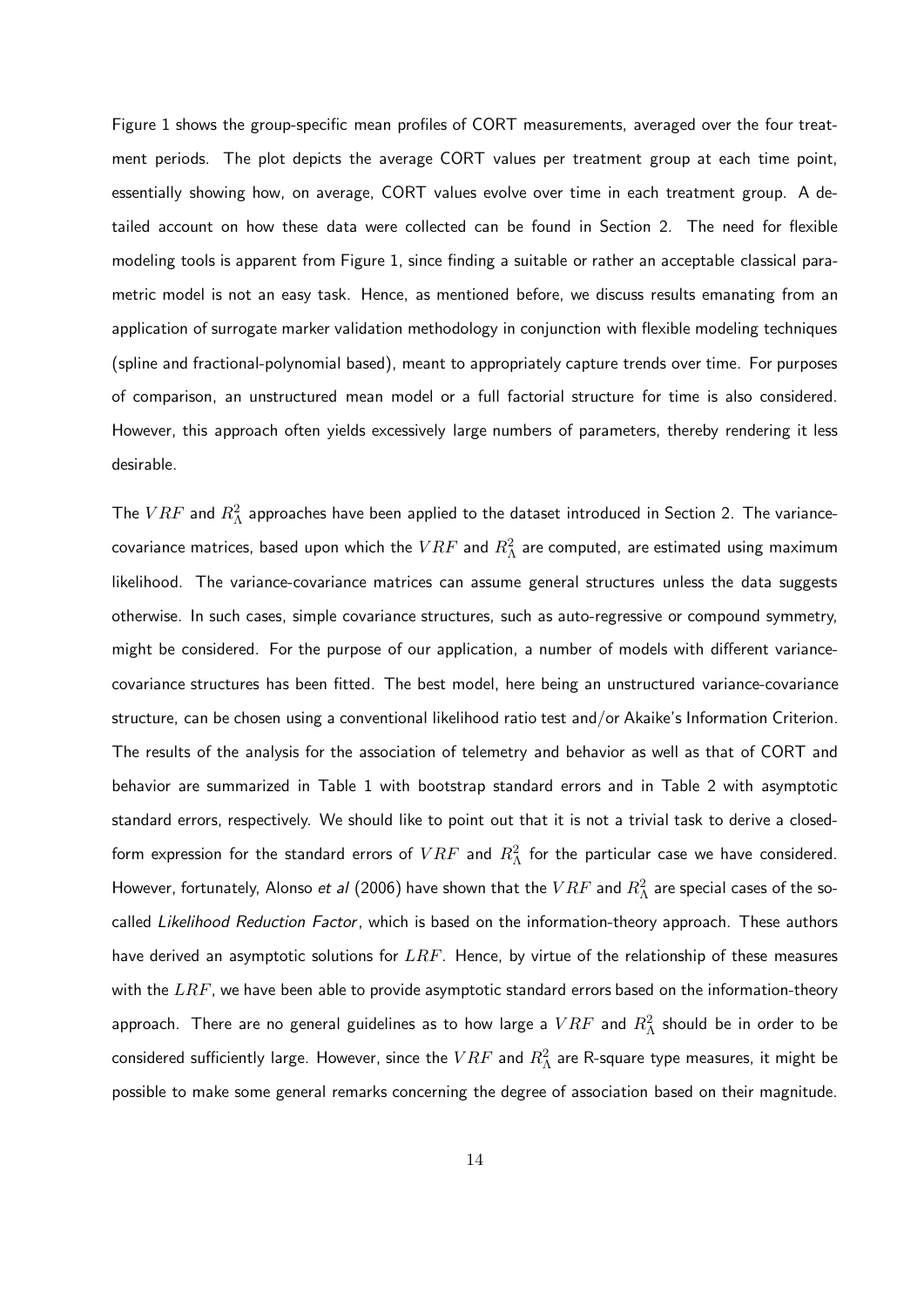Since such a degree of association arguably would vary from application to application, the final decision has to be made in consultation with the experts, regardless their value. Having this in mind, from the results for the pre- and post-stress, we might infer that there is a rather weak relationship between behavior and CORT. However, strong and moderate relationships were observed between heart rate and behavior, and between blood pressure and behavior, respectively. Recall that behavior is measured cross-sectionally while CORT, heart rate, and blood pressure are longitudinal outcomes.

In this regard, when the cross-sectional outcome was used as a possible surrogate for the longitudinal outcomes, the  $VRF$  produced very low values, as anticipated in the previous section. Indeed, it is very difficult to predict the subtleties and richness of a longitudinal sequence from a single, crosssectional measure. We consider this a desirable feature of the  $VRF.$  The  $R_{\Lambda}^2$  on the other hand, states that, although still small for some of the endpoints, there is better hope to predict a particular linear combination of the longitudinal outcomes from the cross-sectional outcome. As such,  $V R F$  and  $R_{\Lambda}^2$ both provide useful but totally different pieces of information. When there is role reversal, that is, when the longitudinal outcomes were treated as a possible surrogates for the cross-sectional outcome, the  $VRF$  values coincided with the  $R_{\Lambda}^2$ . This underscores that the  $VRF$  does not treat both endpoints symmetrically. The  $R_{\Lambda}^2$ , however, stayed the same even when there was role reversal, as expected from its construction.

The higher  $VRF$  and  $R_{\Lambda}^2$  values obtained when the longitudinally measured heart rate and blood pressure were used as surrogate endpoints for the cross-sectionally measured behavior, establish the possibility of predicting behavior using some linear combination of the longitudinal sequence.

Zooming in on the association between telemetry and CORT, both longitudinal in nature, we learn that there is a very weak association, with a maximum  $\widehat R_\Lambda^2=0.2314$  and maximum  $\widehat{VRF}=0.0513$ , between the three modeling approaches. This is an indication that there is a very limited overlap in information between both outcomes, inhibiting comfortable prediction of one from the other.

In conclusion, the analysis has revealed that the longitudinally measured CORT level offers limited opportunity for prediction of activity, which is measured by the degree of alertness expressed in terms of the percentage of minutes the rats have been awake. We learn that heart rate and blood pressure are weakly related to CORT but have a strong predictive ability for behavior. The results advice against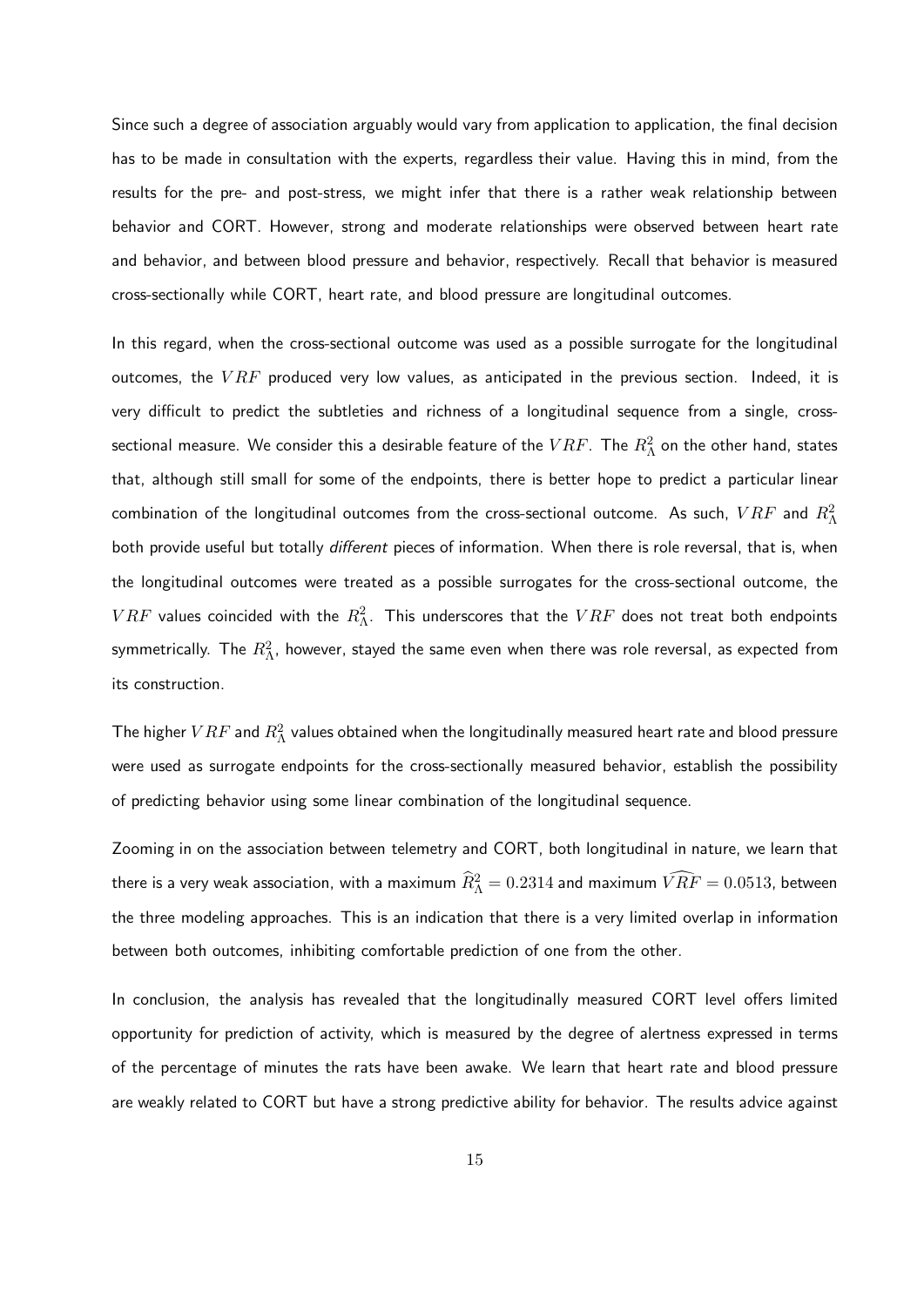the use of activity to predict the longitudinal CORT level, heart rate, and blood pressure at each time point. These findings, however, have to be complemented with expert opinion before the results are to be practically used.

# 6 Discussion

In this manuscript, we have adapted surrogate marker evaluation methods, originally designed to handle two repeated measures sequences, to the case of one cross-sectional and one longitudinal outcome, where either of these can be used as the surrogate. The methods have been applied to quantifying association between longitudinally measured CORT level, heart rate, and blood pressure, with crosssectional behavior measured by the level of activity, expressed as the percentage of time experimental rats have been active after exposure to treatment followed by stress. The methods appear to work adequately for this particular mix of longitudinal and cross-sectional endpoints.

The various theoretical properties of the methods have manifested themselves in the results of the data analysis. In particular, it has been nicely confirmed that the  $VRF$  focuses on the prediction of a longitudinal sequence *as a whole* by a cross-sectional outcome, while  $R_{\Lambda}^2$  is concerned with the prediction of an optimal linear combination of the longitudinal outcome.

In the case of two longitudinal outcomes, the optimal linear combinations from the two outcomes are the first canonical variates. In the context of a longitudinal true and cross-sectional surrogate endpoint, the optimal linear combination could be the first principal component or any other summary measure of the longitudinal measurements, thereby maximally retaining information. Thus, optimality in this context refers to finding a linear combination that best summarizes the repeated measures.

The longitudinal outcomes were modeled using flexible modeling tools such as fractional polynomials, penalized splines, and a general unstructured mean where the time trend is not modeled but rather an analysis-of-variance type approach is followed. This offers the possibility of fitting different models and then selecting the best one according to some model selection tool such as, for example, Akaike's Information Criterion. It is, indeed, important to conduct proper modeling before moving into quantifying surrogacy, because the results may critically depend on the model's goodness-of-fit.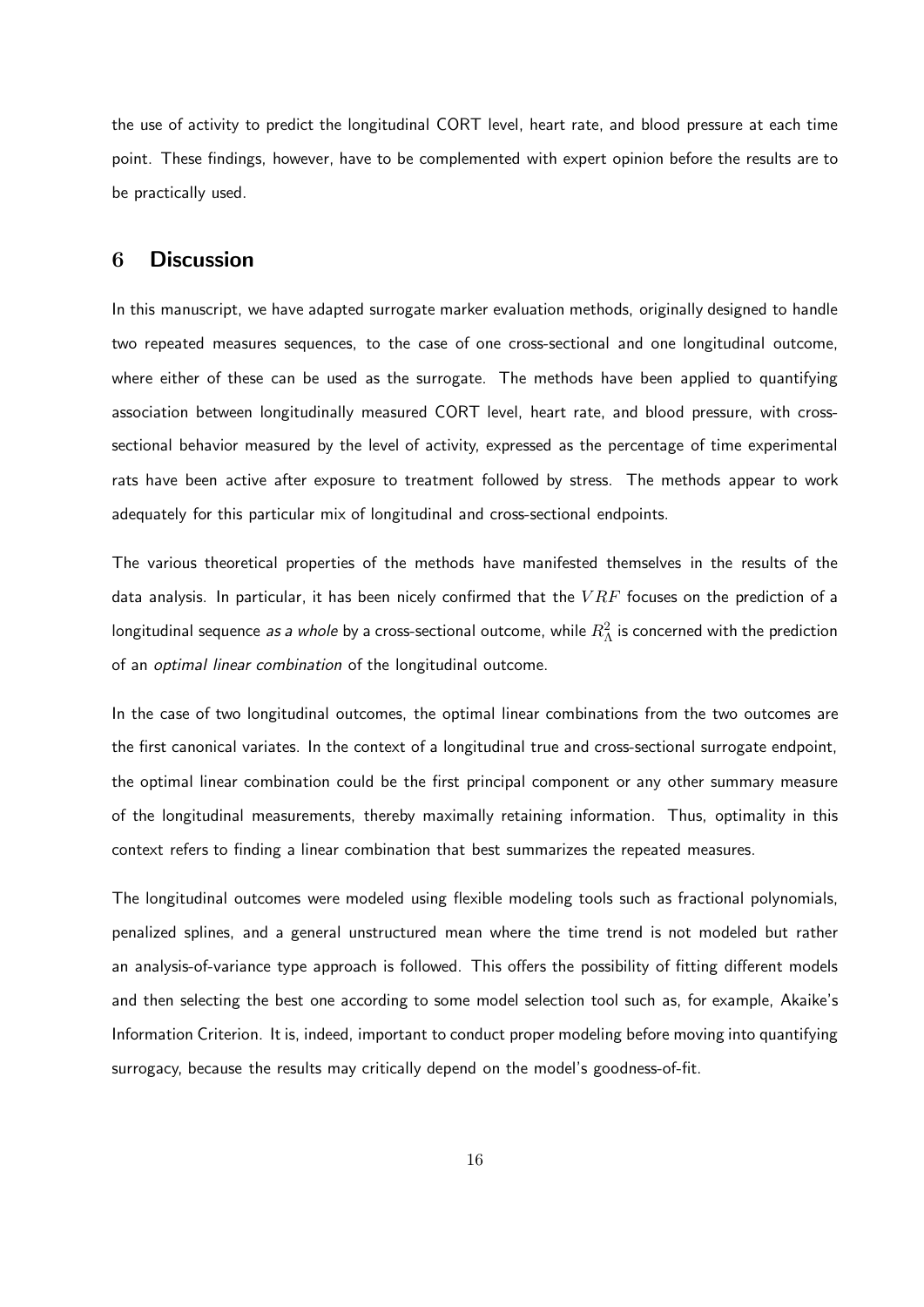In all cases,  $VRF$  or  $R^2_\Lambda$  estimates close to one are indicative of 'good' surrogacy, with the reverse holding for values close to zero. Evidently, it is difficult to provide general advice as to how large is large enough. Arguably, the statistical evaluation of a surrogate can be an important component in the decision making process, but at least equally important is expert opinion coming in from pharmacological, biological, clinical, ethical, and health economy considerations.

All analysis performed in this paper can be conducted using statistical softwares such as SAS, SPlus, R, or any package that allows fitting of bivariate models. A SAS macro is available from the authors' web site www.uhasselt.be/censtat.

## Acknowledgment

Financial support from the IAP research network  $#P6/03$  of the Belgian Government (Belgian Science Policy) is gratefully acknowledged.

# **References**

- Alonso, A., Geys, H., Molenberghs, G., and Kenward, M.G. (2003). Validation of surrogate markers in multiple randomized clinical trials with repeated measures. Biometrical Journal, 45, 931-945.
- Alonso, A., Molenberghs, G., Geys, H., and Buyse, M. (2006). A unifying approach for surrogate marker validation based on Prentice's criteria. Statistics in Medicine, 25, 205-211.
- Burzykowski, T., Molenberghs, G., and Buyse, M. (2005). The Evaluation of Surrogate Endpoints. New York: Springer.
- Buyse, M. and Molenberghs, G. (1998). The validation of surrogate endpoints in randomized experiments. Biometrics, 54, 1014–1029.
- Buyse, M., Molenberghs, G., Burzykowski, T., Renard, D., and Geys, H. (2000). The validation of surrogate endpoints in meta-analysis of randomized experiments. Biostatistics, 1, 49–67.
- De Groote, L. and Linthorst, A.C. (2007). Exposure to novelty and forced swimming evoke stressordependent changes in extracellular GABA in the rat hippocampus. Neuroscience, 148, 794–805.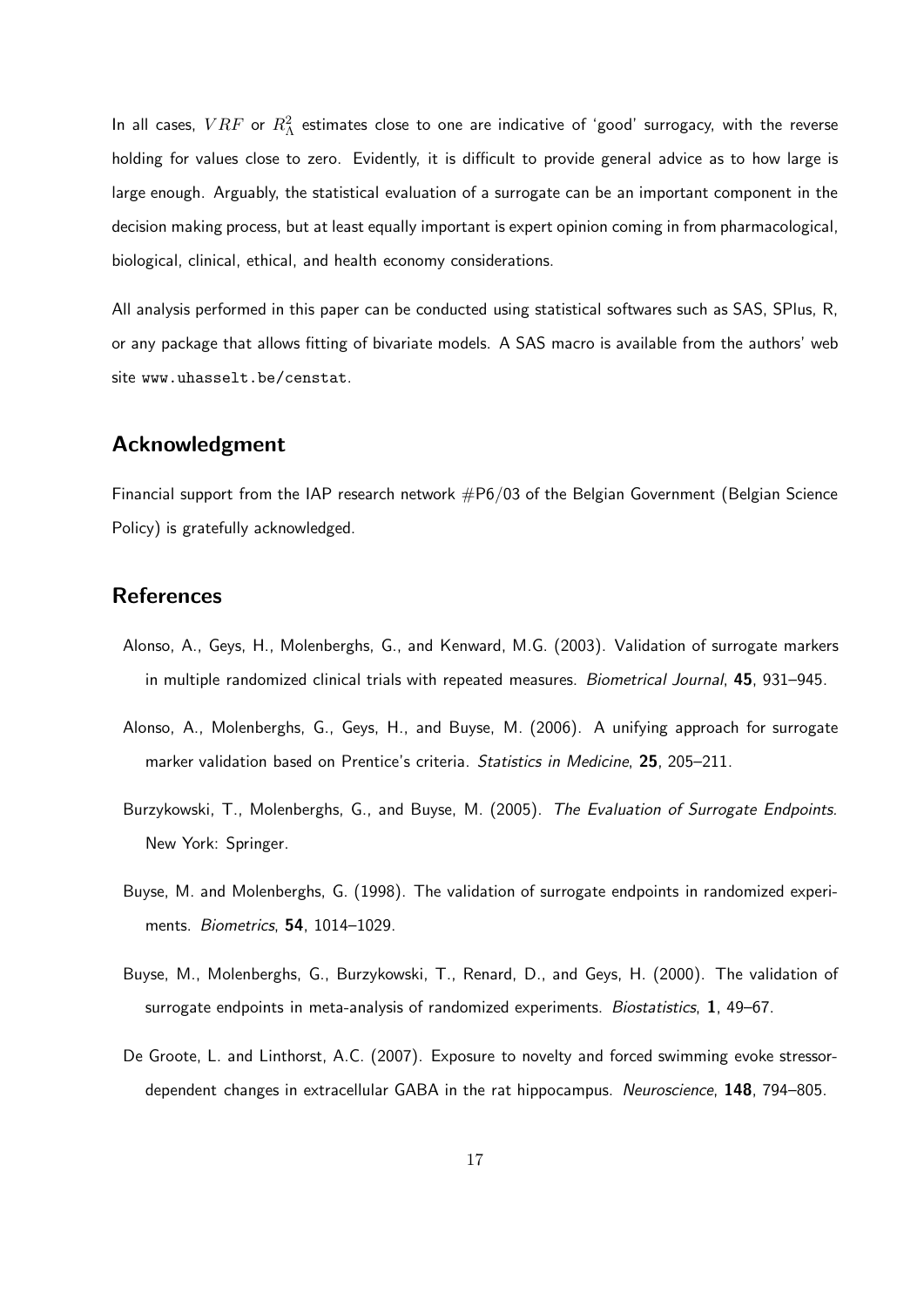- Eilers, P.H.C. and Marx, B.D. (1996). Flexible smoothing with B-splines and penalties. Statistical Science, 11, 89–121.
- Faes, C., Gevs, H., Molenberghs, G., Aerts, M., Cadarso-Suarez, C., Acuña, C., and Cano, M. (2006). A flexible method to measure synchrony in neuronal firing. Journal of American Statistical Association, 101, 000–000.
- Freedman, L.S., Graubard, B.I., and Schatzkin, A. (1992). Statistical validation of intermediate endpoints for chronic diseases. Statistics in Medicine, 11, 167-178.
- Jones B. and Kenward M.G. (2003). Design and Analysis of Cross-Over Trials. London: Chapman & Hall/CRC.
- Ngo, L. and Wand, M.P. (2004). Smoothing with mixed model software. Journal of Statistical Software, 9, 1–56.
- Pien, H.H., Fischman, A.J., Thrall, J.H., and Sorensen, A.G. (2005). Using imaging biomarkers to accelerate drug development and clinical trials. Drug Disc Today, 10, 259-266.
- Prentice, R.L. (1989). Surrogate endpoints in clinical trials: definitions and operational criteria. Statistics in Medicine, 8, 431-440.
- Royston, P. and Altman, D.G. (1994). Regression using fractional polynomials of continuous covariates: parsimonious parametric modelling. Applied Statistics, 43, 429–467.
- Royston, P., Parmar, M.K.B., and Qian, W. (2003). Novel designs for multi-arm clinical trials with survival outcomes with an application in ovarian cancer. Statistics in Medicine, 22, 2239-2256.
- Ruppert, D., Wand, M.P., and Carroll, R.J. (2003). Semiparametric Regression. Cambridge: Cambridge University Press.
- Senn, S. (1993). Cross-over Trials in Medical Research. Chichester: John Wiley.
- Verbeke, G. and Molenberghs, G. (2000). Linear Mixed Models for Longitudinal Data. New York: Springer.
- Verbyla, A.P., Cullis, B.R., Kenward, M.G., and Welham, S.J. (1999). The analysis of designed experiments and longitudinal data by using smoothing splines. Applied Statistics, 48, 269–311.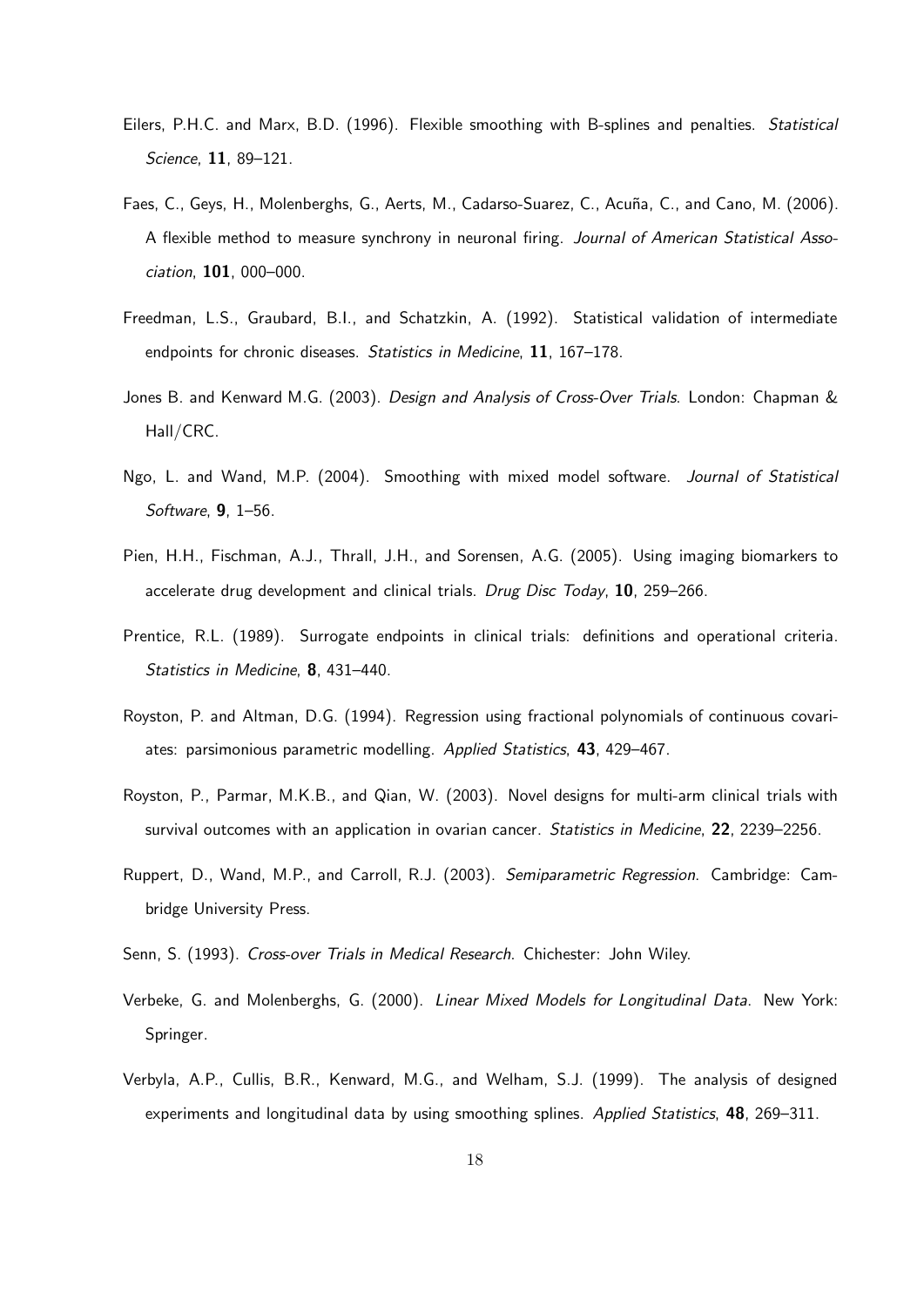

Figure 1: Group-specific mean profiles of CORT values, averaged over different treatment periods. The shaded regions indicate the time windows in which activity was measured before and after the stress induction.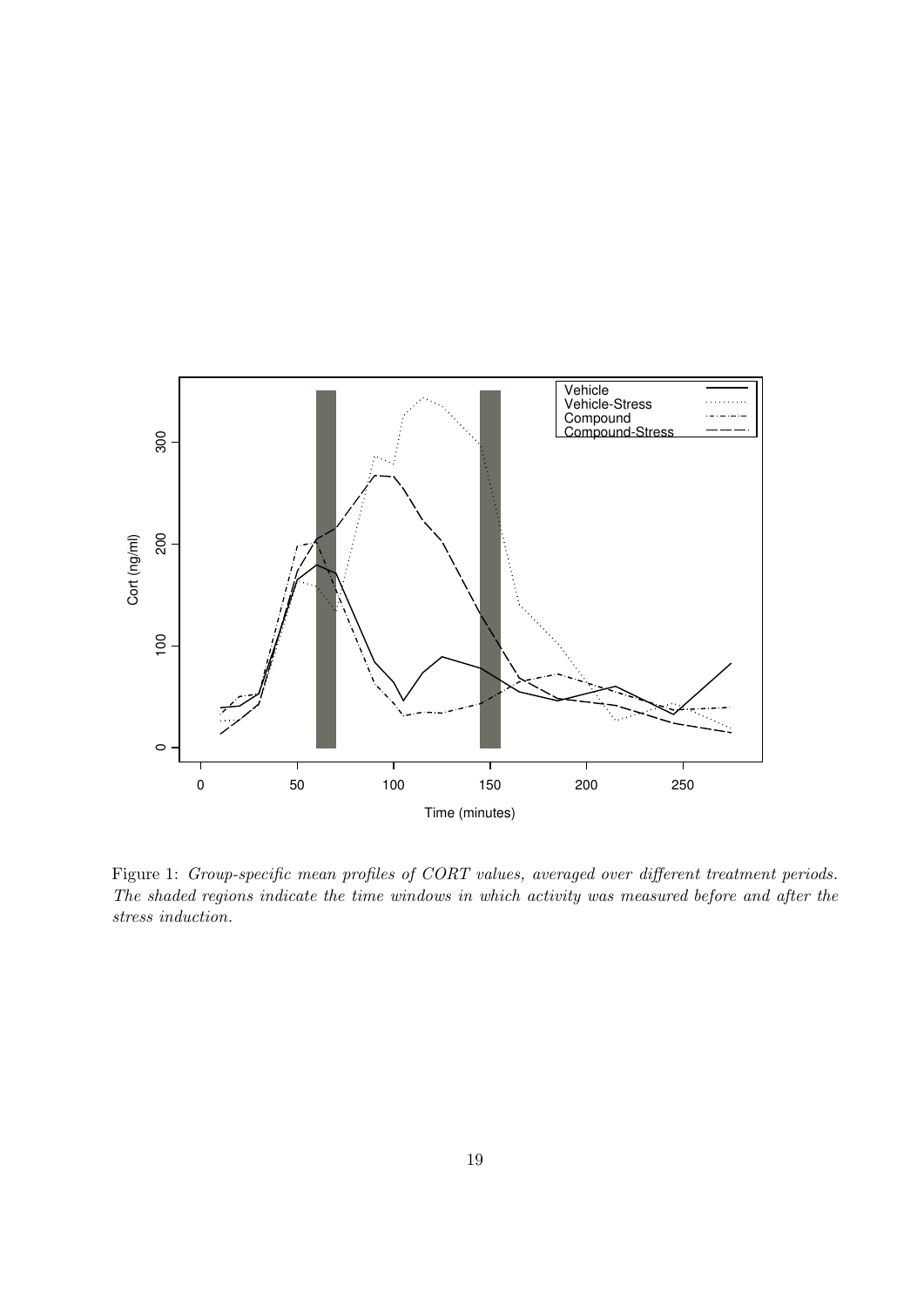| endpoint          |                | unstructured  |               | fract. pol.   |               | pen. splines  |               |  |  |  |  |
|-------------------|----------------|---------------|---------------|---------------|---------------|---------------|---------------|--|--|--|--|
| true              | surrogate      | <b>VRF</b>    | $R_\Lambda^2$ | VRF           | $R_\Lambda^2$ | VRF           | $R_\Lambda^2$ |  |  |  |  |
| Pre-stress        |                |               |               |               |               |               |               |  |  |  |  |
| behavior          | <b>CORT</b>    | 0.433(0.1803) | 0.433(0.1803) | 0.372(0.1547) | 0.372(0.1547) | 0.402(0.1818) | 0.402(0.1818) |  |  |  |  |
| <b>CORT</b>       | behavior       | 0.060(0.0314) | 0.433(0.1813) | 0.039(0.020)  | 0.372(0.1547) | 0.026(0.290)  | 0.402(0.1818) |  |  |  |  |
| behavior          | heart rate     | 0.807(0.0928) | 0.807(0.0928) | 0.816(0.1116) | 0.816(0.1116) | 0.798(0.1793) | 0.798(0.1793) |  |  |  |  |
| heart rate        | behavior       | 0.119(0.0568) | 0.807(0.0928) | 0.069(0.0624) | 0.816(0.1116) | 0.071(0.0689) | 0.798(0.1793) |  |  |  |  |
| behavior          | blood pressure | 0.571(0.1916) | 0.571(0.1916) | 0.586(0.1781) | 0.586(0.1781) | 0.408(0.2146) | 0.408(0.2146) |  |  |  |  |
| blood pressure    | behavior       | 0.081(0.0246) | 0.571(0.1916) | 0.073(0.0468) | 0.586(0.1781) | 0.011(0.0369) | 0.408(0.2146) |  |  |  |  |
| Post-stress       |                |               |               |               |               |               |               |  |  |  |  |
| behavior          | <b>CORT</b>    | 0.386(0.1889) | 0.386(0.1889) | 0.499(0.2095) | 0.499(0.2095) | 0.359(0.1190) | 0.359(0.1190) |  |  |  |  |
| <b>CORT</b>       | behavior       | 0.038(0.0248) | 0.386(0.1889) | 0.045(0.0984) | 0.499(0.2095) | 0.032(0.0273) | 0.359(0.1190) |  |  |  |  |
| behavior          | heart rate     | 0.913(0.0498) | 0.913(0.0498) | 0.984(0.0263) | 0.984(0.0263) |               |               |  |  |  |  |
| heart rate        | behavior       | 0.227(0.0868) | 0.913(0.0498) | 0.126(0.0755) | 0.984(0.0263) |               |               |  |  |  |  |
| behavior          | blood pressure | 0.343(0.1041) | 0.343(0.1041) | 0.513(0.2050) | 0.513(0.2050) |               |               |  |  |  |  |
| $b$ lood pressure | behavior       | 0.079(0.055)  | 0.343(0.1041) | 0.160(0.1288) | 0.513(0.2050) |               |               |  |  |  |  |

 $\text{Table 1: } R^2_{\textit{indiv}}$  values(bootstrap standard errors) under pre-stress and post-stress conditions, for a variety of true and surrogate endpoints, using unstructured, fractional polynomial, and penalized splines models, and based on both  $V R$ F and  $R^2_\Lambda$ .